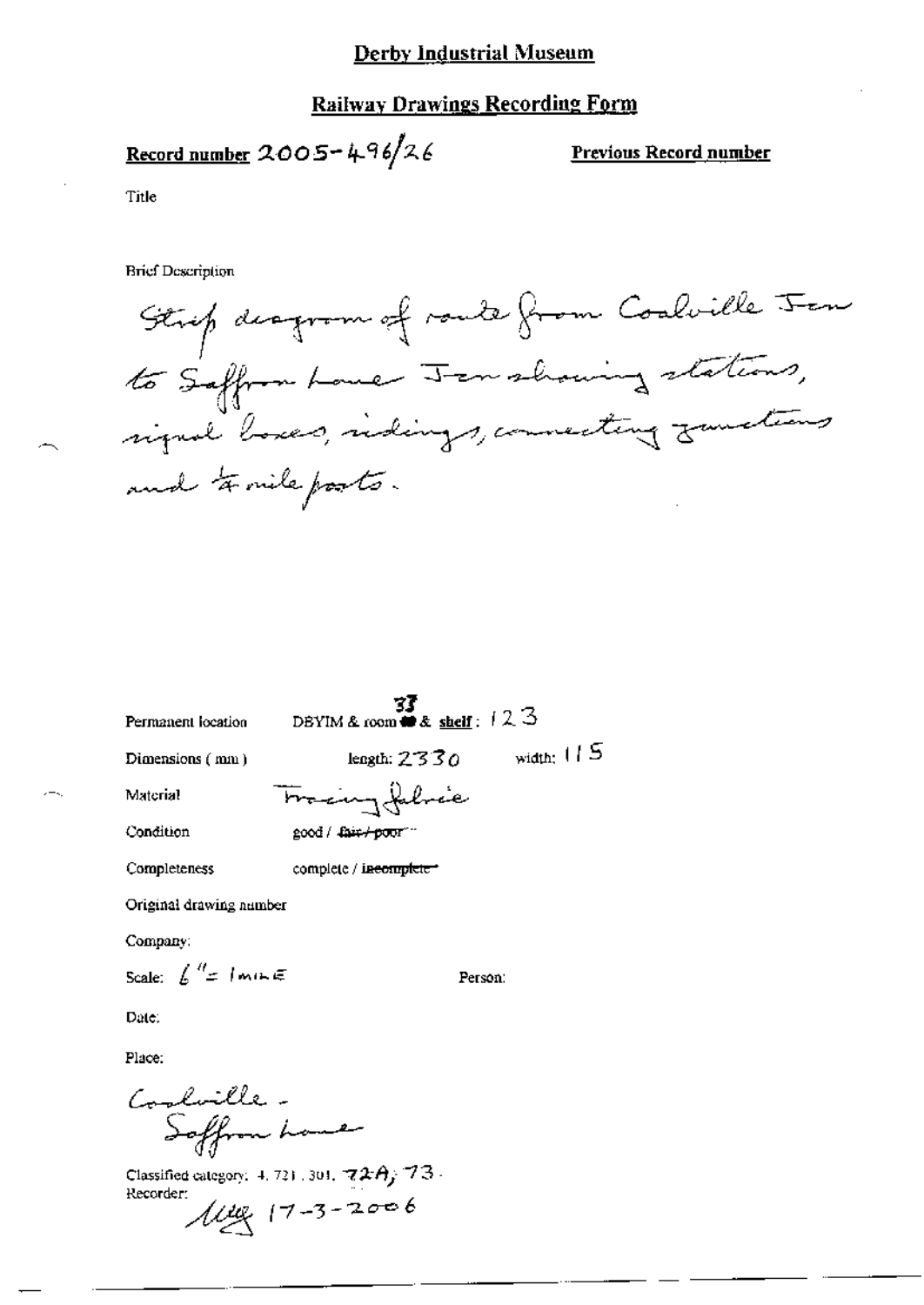#### **Railway Drawings Recording Form**

Record number 2005-496/25

**Previous Record number** 

Title

يمتص

Strip disgram of route from Leicenter Jan SB (Bents)<br>to Knighton Jour schouring stations, signal loses **Brief Description** sidings & connecting zunstens

| Permanent location |  |  |  |
|--------------------|--|--|--|
|--------------------|--|--|--|

**33**<br>DBYIM & room **##** & shelf:  $123$ 

Dimensions (mm)

length:  $(300 \text{ m})$  width:  $70$ Tracing fabric

Material

Condition

good / fair / peor

Completeness

complete / incomplete<sup>-</sup>

Original drawing number

Company:

Scale:

Person:

Date:

Place:

Burton to Knighton LeicoJon

Classified category: 4, 721, 301. 79. A, 72. B, 73, 75C Recorder:  $11/17 - 3 - 2006$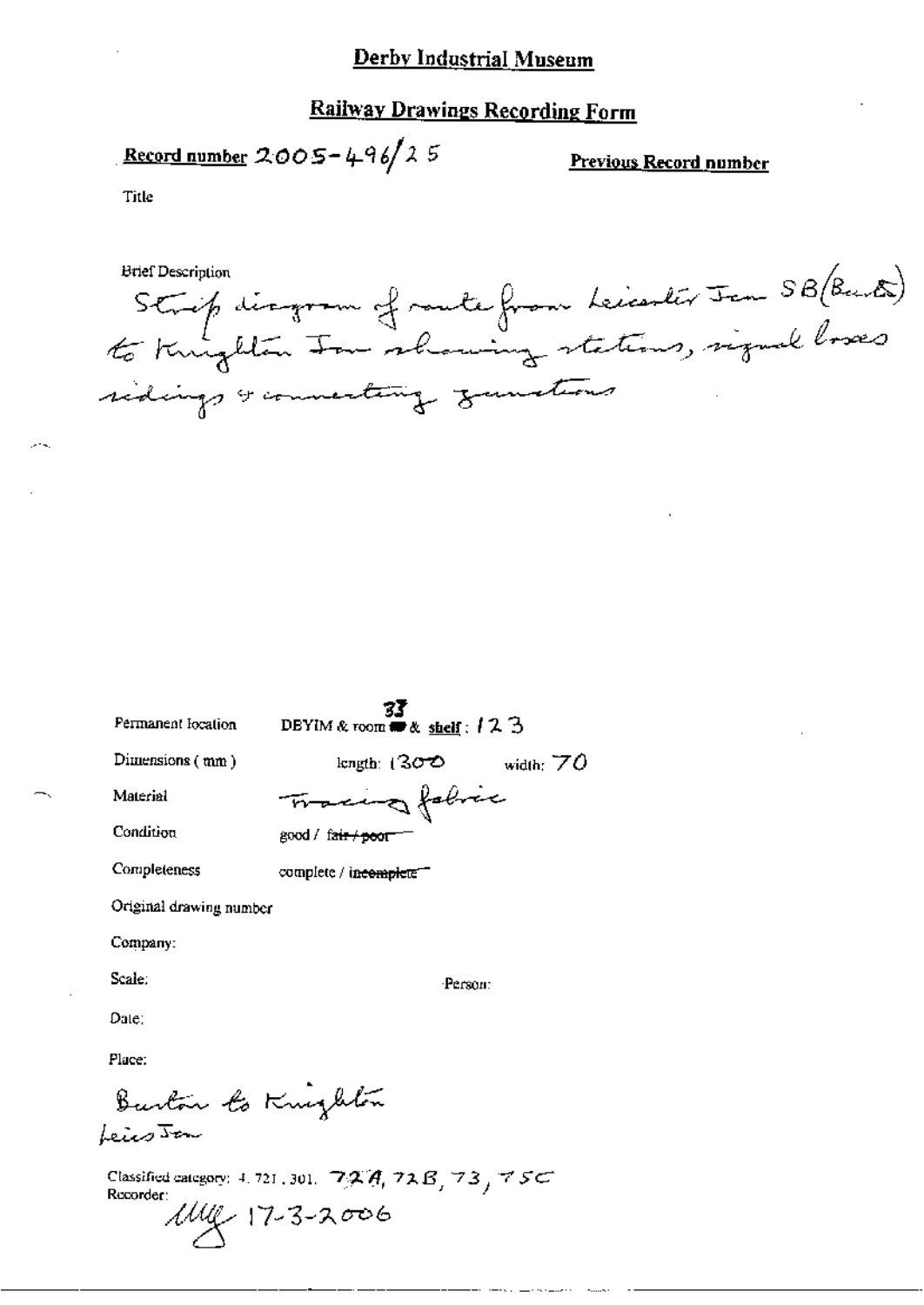# CATTELL<br> $1545$ Record number  $1971 - 384 / 583. 55 - 59$  Previous Record number

 $\ddot{\cdot}$ 

Title

Person:

Condition

Material

Paper good / fair / ecor

Completeness complete / incomplete

Original drawing number  $5$  HEET 26, 28, 29, 44, 4-5

Company:

Scale:  $1'' = 2$  CHAINS

Date:

Place:

 $MP$  —  $M\curvearrowright$ 

Chassified category: 4.721, 301, 60, **72** A, 72 B<br>Recorder:  $\mathcal{U}$ t est  $\mathcal{U}$  (S / S / 2003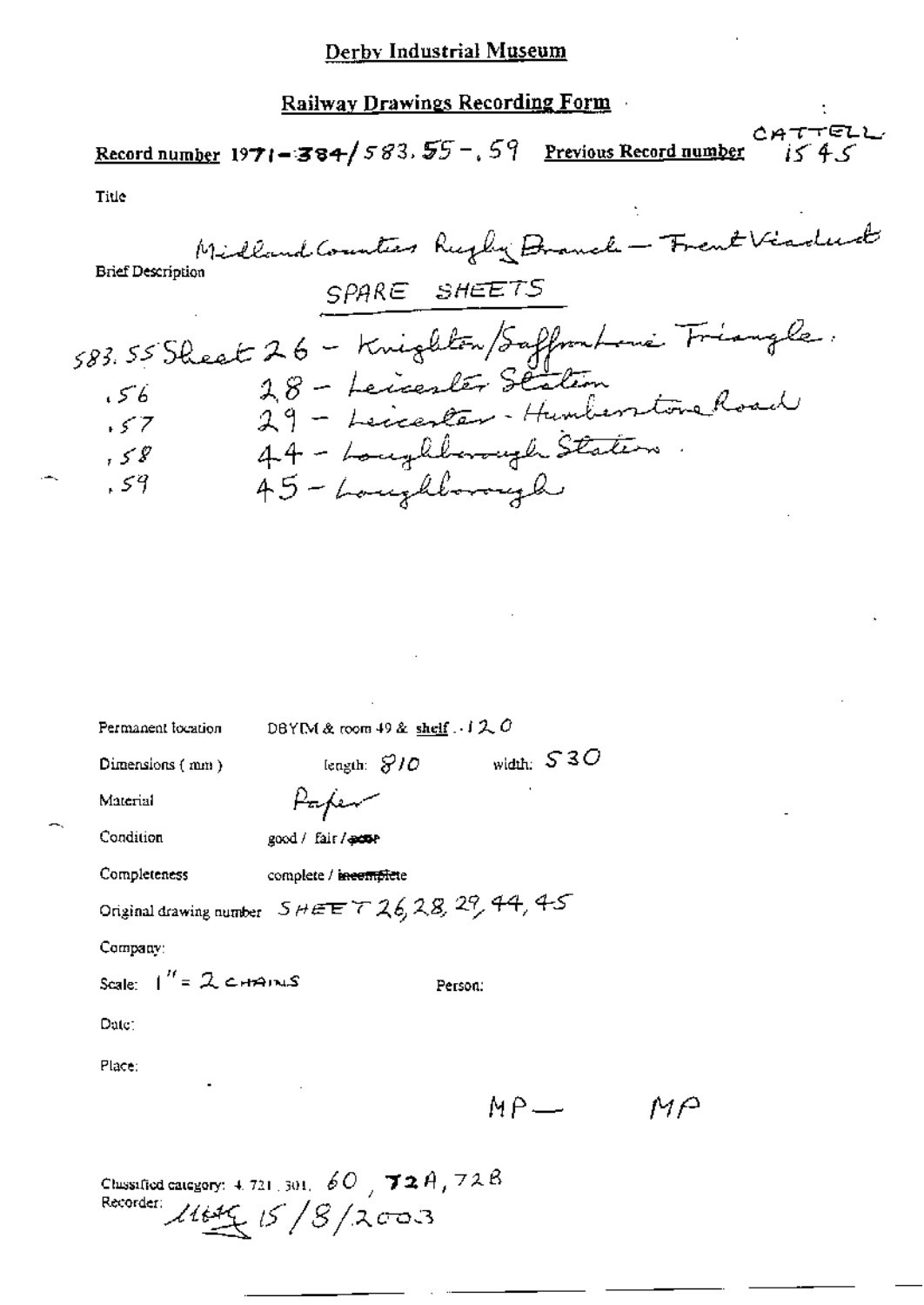Previous Record number  $C_A \tau \tau \in L$ Record number  $1971 - 384 / 583.26$ Title Midland Counters Rugby Donnel - Frent Visduck County of Leccenter. Pariah of Knighton, Pariah of St Mary. Landownans: Sir Edmund Cradock Hartopp But. Jrisby. Toorafle Foluson. The Blaky Rural Sanitary Authority. John Johnson, OrsenWright. The Knighton Function Brick Company. The allotters under the Freaman of Leicester. The France of Lacterian. Railes, WTMiles  $\rho \tau c$ . Knighton Tunctions & trangle. DBYIM & room 49 & shelf :  $12.0$ Permanent location width:  $530$ length:  $S/O$ Dimensions (mm) Parfer Material Condition good / fair (nunt Completeness complete / incomplete Original drawing number  $SHEE T2.6$ Company: Scale:  $I'' = 2$  cHAINS Person: Date: Place: Knighton  $31MP - 304MP$ 

Classified category: 4, 721, 301,  $\not\in O$ ,  $\not\in \mathbb{Z}$ ,  $\not\in \mathbb{Z}/2$ ,  $\mathbb{Z}/2$ ,  $\mathbb{Z}/2$ Recorder: 11645 11/7/2003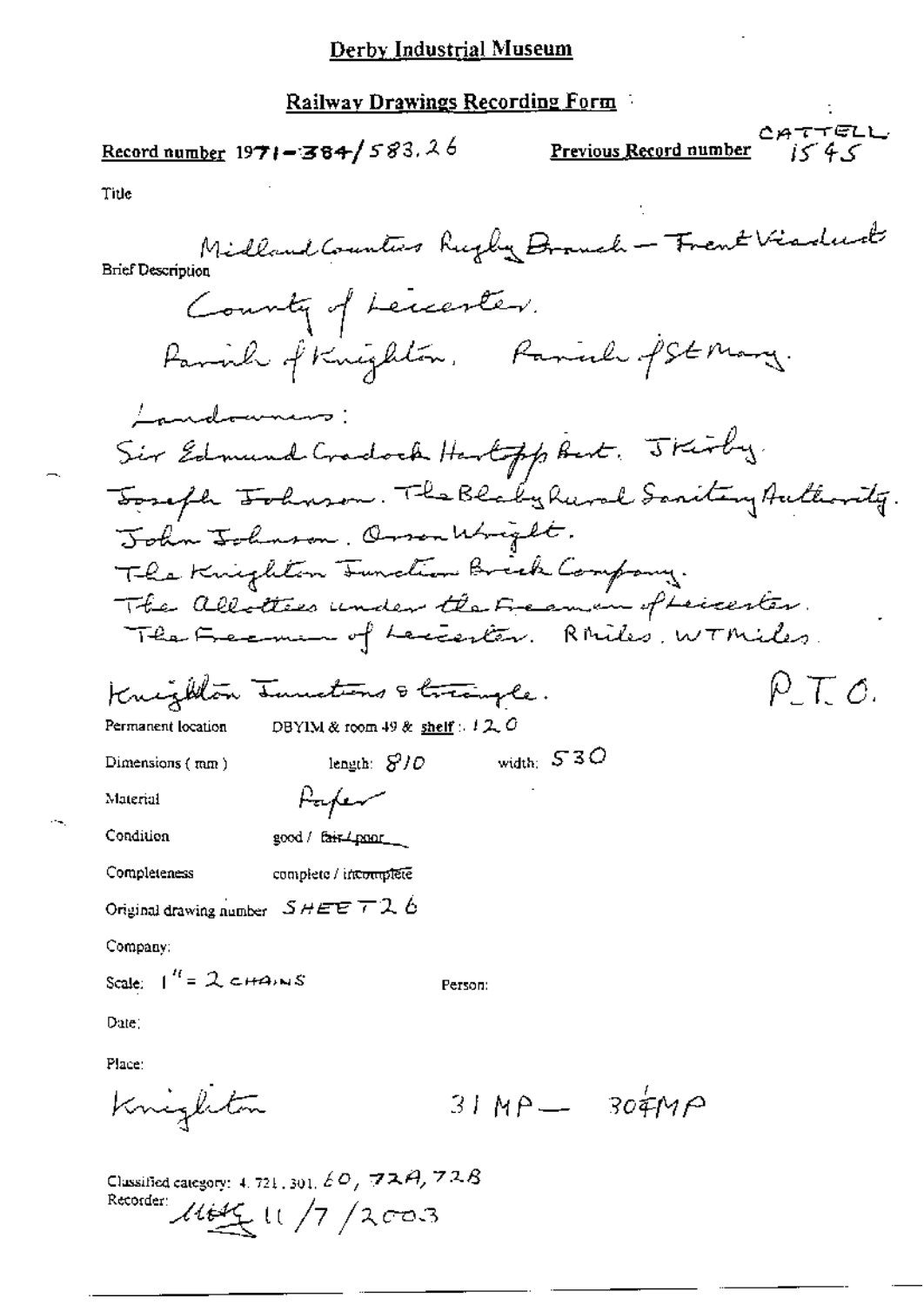Record aumber 1997-5/1171. 13

Previous Record number

Title

COUNTY OF AFICESTER

**Brief Description** 

Plan of route howing tracks, buildings, bridges, roads, untercauses & landouners. Parish of Despard. Landowners: Thomas Prior. Ralfler Thompson John & Anni Thompson, Rev John Fry. John Goodscre Dhife. Elizabeth Goodscre. That Swain. Henry Chamberlain. HB carambierlain -

| Permanent location                                                          | 33<br>DBYIM & room 0 & shelf: 560.4 |                              |  |
|-----------------------------------------------------------------------------|-------------------------------------|------------------------------|--|
| Dimensions (mm)                                                             | length: $8/5$                       | width: $525$                 |  |
| Material                                                                    | Raffer                              |                              |  |
| Condition                                                                   | good / tair7 poor                   |                              |  |
| Completeness                                                                | complete / incomplete"              |                              |  |
| Original drawing number $S$ hand $S$ 0                                      |                                     |                              |  |
| Company: M P                                                                |                                     |                              |  |
| Scale: $\binom{n}{k}$ $\in \mathbb{Z}$ $\subset$ $\forall n \in \mathbb{N}$ |                                     | Person: Estate Agents Office |  |
| Date:                                                                       |                                     | Devlin                       |  |
| Place:                                                                      |                                     |                              |  |
| Desfand Station                                                             |                                     | $9 M - 84 M$                 |  |

Classified category: 4, 721, 301, 7 2 A Recorder:  $\mu$ ung s/1/2001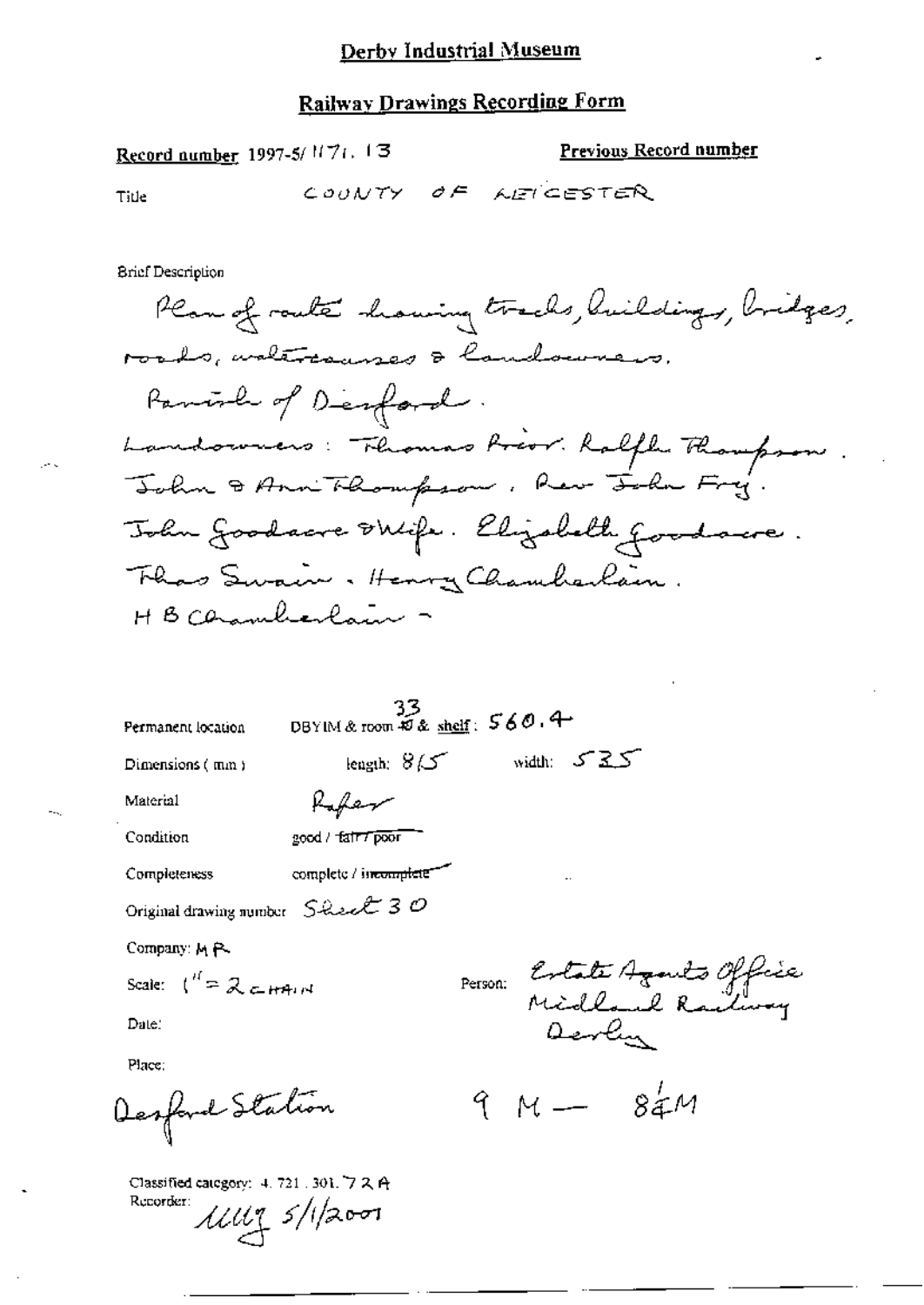$\sim$  .

 $\ddot{\phantom{1}}$ 

 $\pmb{\ast}$ 

Previous Record number

Title

COUNTY OF AETCESTER

**Brief Description** 

Record number 1997-5/1171, 19-

| Permanent location                                                 | DBYIM & room # & shelf: $560.4$     |         |               |                                          |  |
|--------------------------------------------------------------------|-------------------------------------|---------|---------------|------------------------------------------|--|
| Dimensions $(mn)$                                                  | length: $8\sqrt{2}$                 |         | width: $525$  |                                          |  |
| Material                                                           | Kaffan                              |         |               |                                          |  |
| Condition                                                          | good / fair / poor                  |         |               |                                          |  |
| Completeness                                                       | complete / in <del>complet</del> e" |         |               |                                          |  |
| Original drawing number Sheet 31                                   |                                     |         |               | ٠                                        |  |
| Company: M.P.                                                      |                                     |         |               |                                          |  |
| Scale: $\binom{n}{k}$ $\geq$ $\geq$ $\frac{1}{k}$ $\frac{1}{k}$    |                                     | Person: |               | Estate Azanto Officia<br>Midlaud Railway |  |
| Date:                                                              |                                     |         |               |                                          |  |
| Place:                                                             |                                     |         |               |                                          |  |
| Desford Sedings                                                    |                                     |         | $84 M - 72 M$ |                                          |  |
|                                                                    |                                     |         |               | z                                        |  |
| <b>Whissified</b> category: $4.721.301.72$ $\uparrow$<br>Recorder: | $\mu$ uy s/(aoo                     |         |               |                                          |  |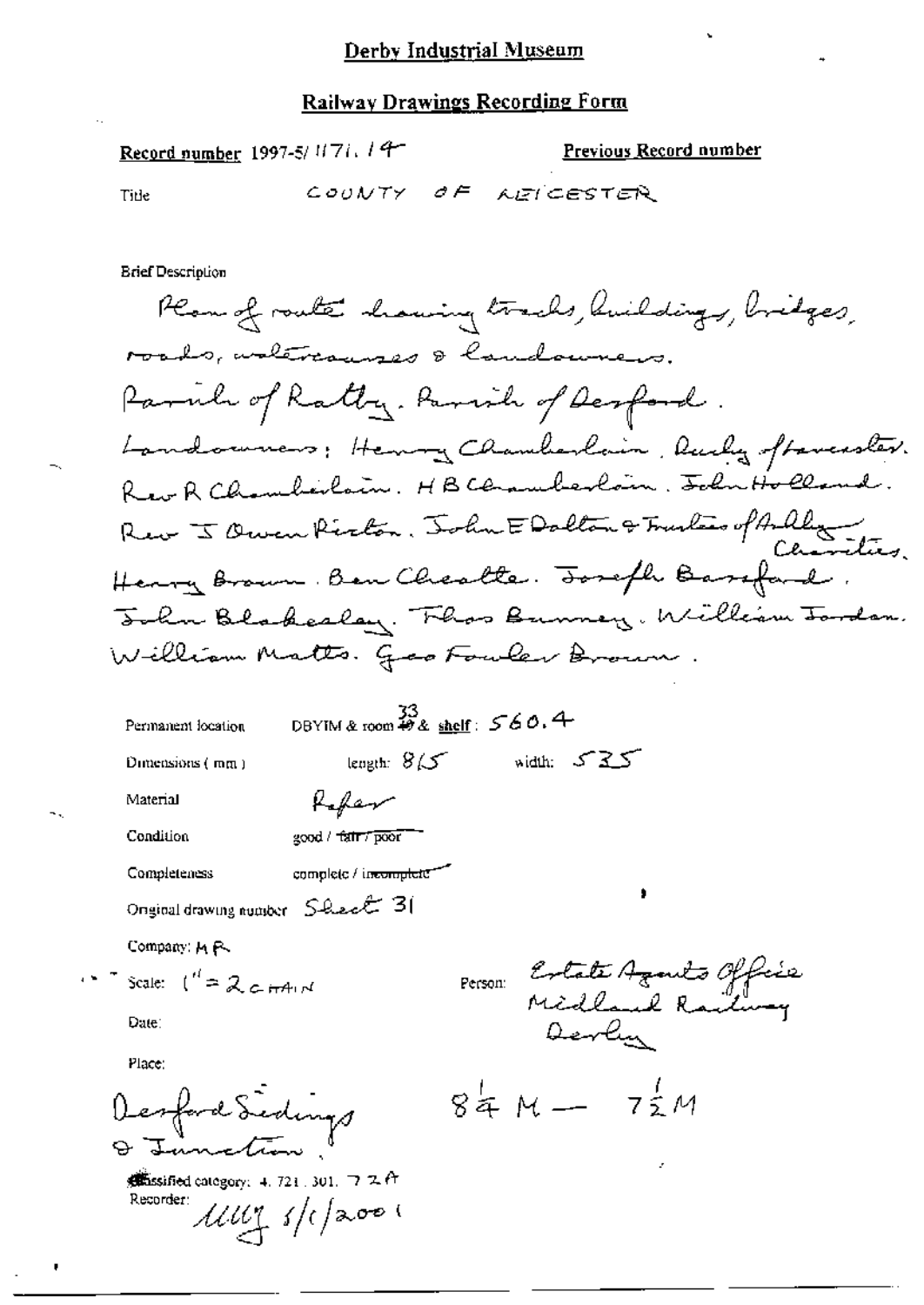| Record number 1997-5/ $117t$ , $157$ |           |  | Previous Record number                                                                |                 |
|--------------------------------------|-----------|--|---------------------------------------------------------------------------------------|-----------------|
| Title                                | COUNTY OF |  | AEI CESTER                                                                            | <b>Contract</b> |
| <b>Brief Description</b>             |           |  | Plan of route showing tracks, Anildings, bridges,<br>roads, waltroannes & landowners. |                 |

Parish of Kirby Musclae (Famerlay Parish of Glanfield) Parish of Despard. Landonners William Jordon. Land of Stamford & Warrington. Welliam Matts. John Bladeslag. Samuel Smith Horries. John E Dalton. John Hurbisson.

| Permanent location                 | DBYIM & toom $\stackrel{33}{\leftrightarrow}$ shelf $.$ 560.4 |                             |  |
|------------------------------------|---------------------------------------------------------------|-----------------------------|--|
| Dimensions $(mn)$                  | iength: گر/ iength:                                           | width: $525$                |  |
| Material                           |                                                               |                             |  |
| Condition                          | good / fair7 poor                                             |                             |  |
| Completeness                       | complete / incomplete                                         |                             |  |
| Original drawing number Sheet 32   |                                                               | and the company of the      |  |
| Company: M.P.                      |                                                               |                             |  |
| Scale: $\int_0^t = 2c \pi A_1 A_2$ |                                                               | Person Estate Agents Office |  |
| Оаке∶                              |                                                               |                             |  |
| Place:                             |                                                               |                             |  |

Wert Bridge Branch

 $6\frac{3}{4}$ M  $7\frac{1}{2}$  M  $-$ 

Classified category: + 721 . 301. 72 A Recorder:  $\mathcal{U}(\mathcal{U}^n)$   $\mathcal{V}^n$  2001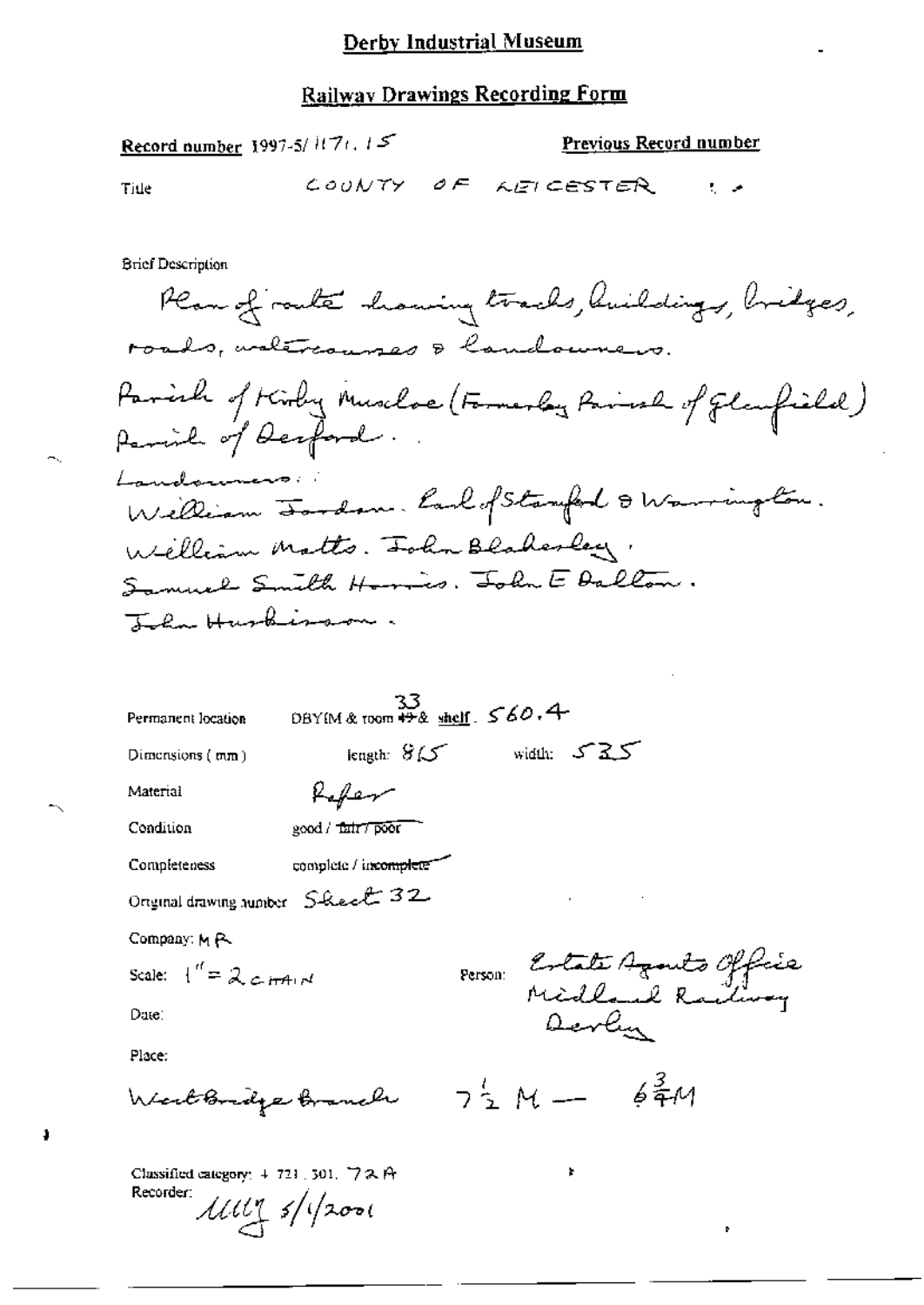#### **Railway Drawings Recording Form**

COUNTY OF NEIGESTER

**Brief Description** Plan of route howing tracks, huildings, bridges, roads, waltrayings & landowners. Parish of Daspord. Farmily of Kirley Muxloe (Formerlag Parish of Glenfield) Landowners John Hurkisson. John EDalton. Ann Moore Samuel Smith Harris. JOW Moore. Many & Ann Mee. John AHooke.  $\frac{33}{28}$  DBYIM & room  $\frac{33}{28}$  shelf:  $560.4$ Permanent iccation length:  $8/5$  width:  $535$ Dimensions (mm) Rofer Material good / fair 7 poor Condition complete / incomplete Completeness Original drawing number Shock 33

Company: M P.

Scale:  $\int^{\prime} = 2 \epsilon \ln 4 \pi x$ 

Record number 1997-5/1171. 16

Tide

Date:

Place:

Person: Estate Azanto Office

Previous Record number

 $63 + M - 6 M$ 

Classified category:  $4, 721, 301, 772$ . A Recorder:  $111175/12001$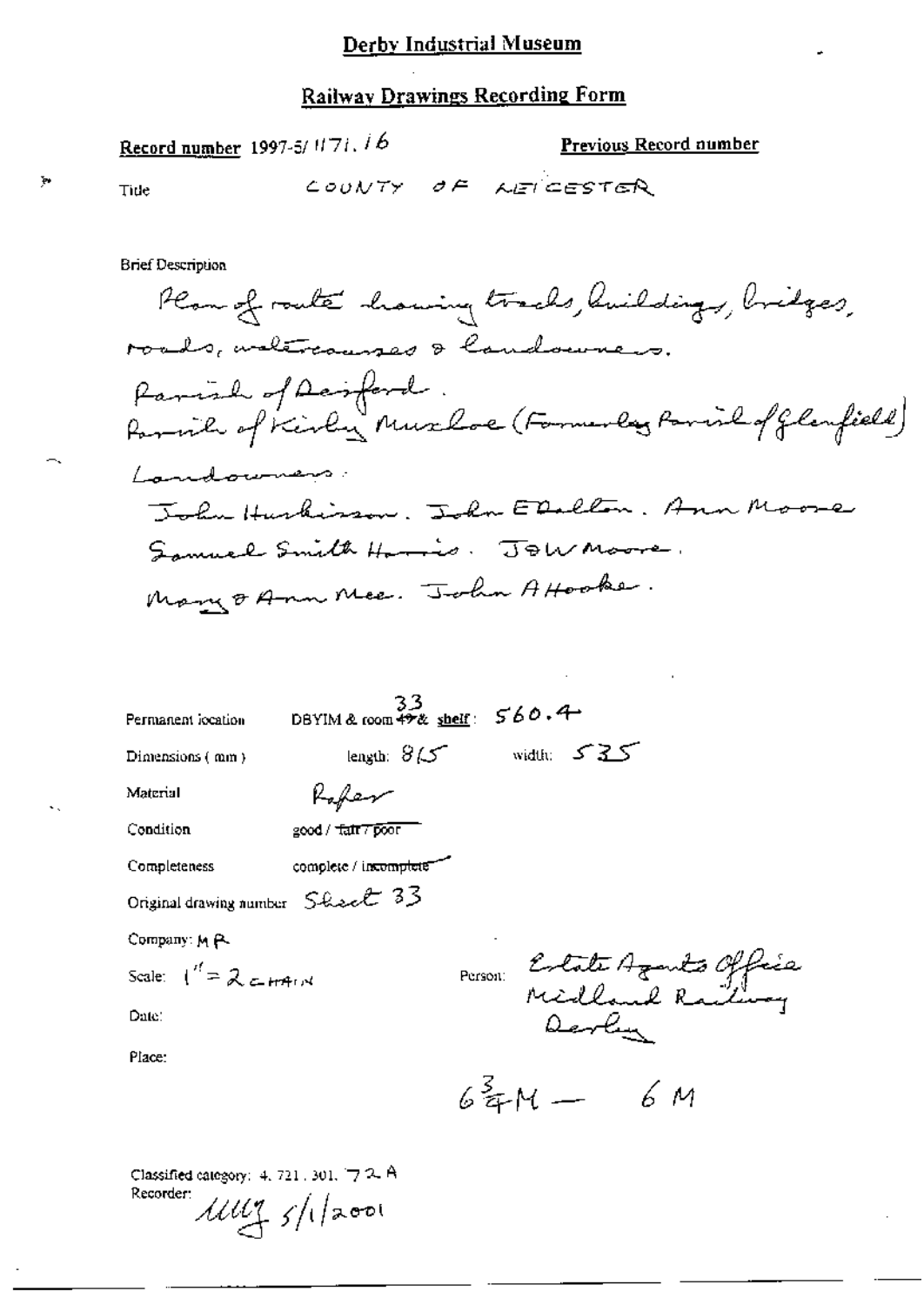COUNTY OF LETCESTER

**Brief Description** Plan of route showing tracks, huildings, bridges, roads, antercanzes & landowners. Parish of tirey murlos (Formerly Parish of Glenfield). Parish of East Leicenler Fament ( " " " "). Landenmens! J Hooke, Many & Ann Mee. Those D'Oyly. James Bakewell goode. John Moore Clament Winstanley. 33<br>DBYIM & room 47 & shelf:  $560.4$ Permanent location length:  $8/5$  width:  $535$ Dimensions (mm) Refer Material Condition good / fair / poor complete / urcomplete Completeness Original drawing number Sheet 34 Company: M P. Person Estate Agents Office<br>Midland Radway Scale:  $\int_{0}^{t} = 2c \pm \pi$ 

 $6M - 54M$ 

Date:

Place:

Kirby Muscloe Station

Classified category: 4.721, 301. フスA Recorder:  $11111$   $511$   $(2001$ 

Previous Record number

Title

Record number 1997-5/1171, 17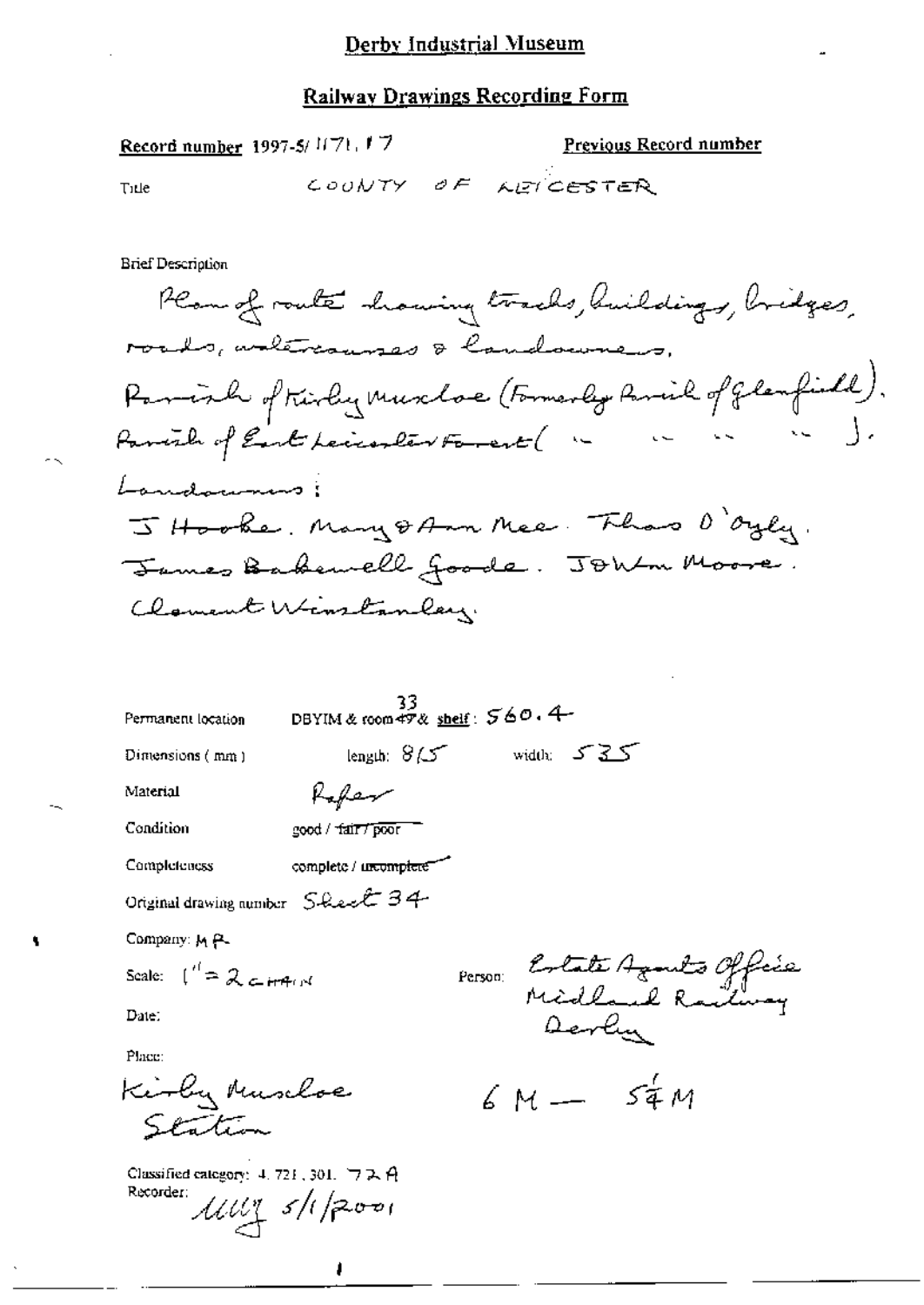Record number 1997-5/1(7), 18 Previous Record number COUNTY OF NEICESTER Title **Brief Description** Plan of route showing tracks, huildings, bridges, roads, waltreasyes & landowners. Parish of tirkly Nurchoe (Formerly Parish); Parish of Braunstone ( "  $\mathcal{L}_{\text{max}}$  and  $\mathcal{L}_{\text{max}}$ Parado of East Leccenter Forest (" Landowners Jake EDallow. Rev Thos S Carlyon. William K Walker. Clament Winstanley. 33<br>DBYIM & room # & shelf:  $560.4$ Permanent location length:  $8/5$  width:  $535$ Dimensions  $(mn)$ Rafer Material Condition good / fair 7 poor " complete / incomplete Completeness Original drawing number  $S$ -LevE  $35$ 

Company: M P-

Scale:  $\int_0^t = 2c \sin 4t dt$ 

Date:

Place:

Person: Estate Agents Office

 $34/M - 42M$ 

Classified category: 4, 721, 301,  $\bigtriangledown$   $\bigtriangledown$   $\bigtriangleup$   $\bigtriangleup$ Recordur:  $1111 - 5/1/2001$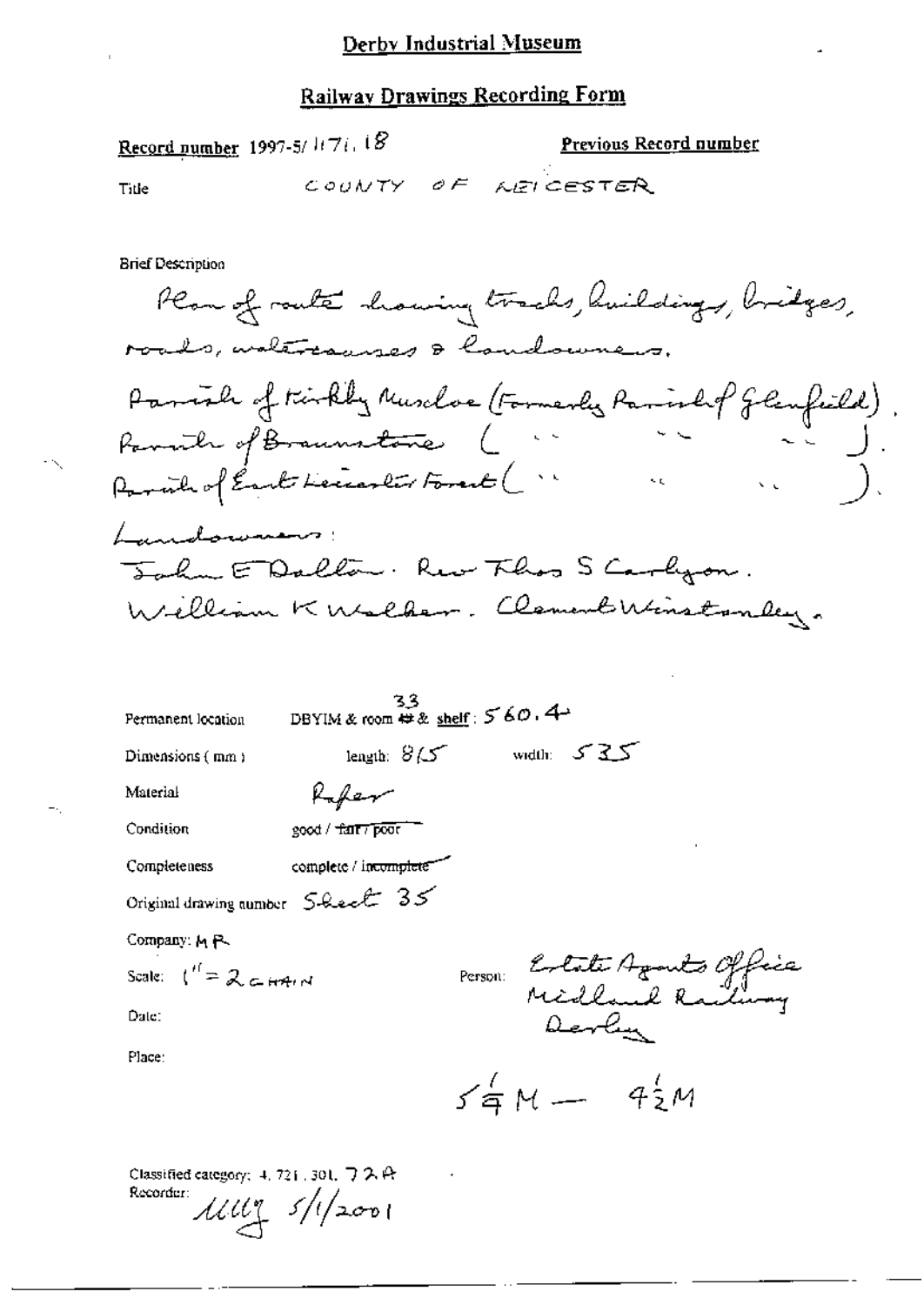Record number 1997-5/H7i, 19

Previous Record number

Title

COUNTY OF LEICESTER

**Brief Description** 

Plan of route howing tracks, huildings, bridges, roads, untercauses & landounces. Parvil of Brauntone (Formerly Parish of Glenfeild)<br>Parvil of Braunstone Frith.<br>Format of New Partis. Clement Winstanley.

| Permanent location                 | $^{33}_{\text{DBYIM\& room}}$ $^{49}_{\text{49}\& \text{ shell}}$ : 560.4 |                                            |                               |  |
|------------------------------------|---------------------------------------------------------------------------|--------------------------------------------|-------------------------------|--|
| Dimensions (mm)                    | length: $8\sqrt{5}$ width: $5\sqrt{25}$                                   |                                            |                               |  |
| Material                           | Kafee                                                                     |                                            |                               |  |
| Condition                          | good / fair / poor                                                        |                                            |                               |  |
| Completeness                       | complete / incomplete"                                                    |                                            |                               |  |
| Original drawing number Sheet 36   |                                                                           |                                            |                               |  |
| Company: M.P.                      |                                                                           |                                            |                               |  |
| Scale: $\binom{n}{k} = 26$ control |                                                                           |                                            | Person: Estata Aganto Officia |  |
| Date:                              |                                                                           |                                            |                               |  |
| Place:                             |                                                                           |                                            |                               |  |
|                                    |                                                                           | $4\frac{1}{2}$ M $-$ 3 $\stackrel{2}{3}$ M |                               |  |
|                                    |                                                                           |                                            |                               |  |

Classified category: 4, 721, 301, 72 A Recorder:  $\mu$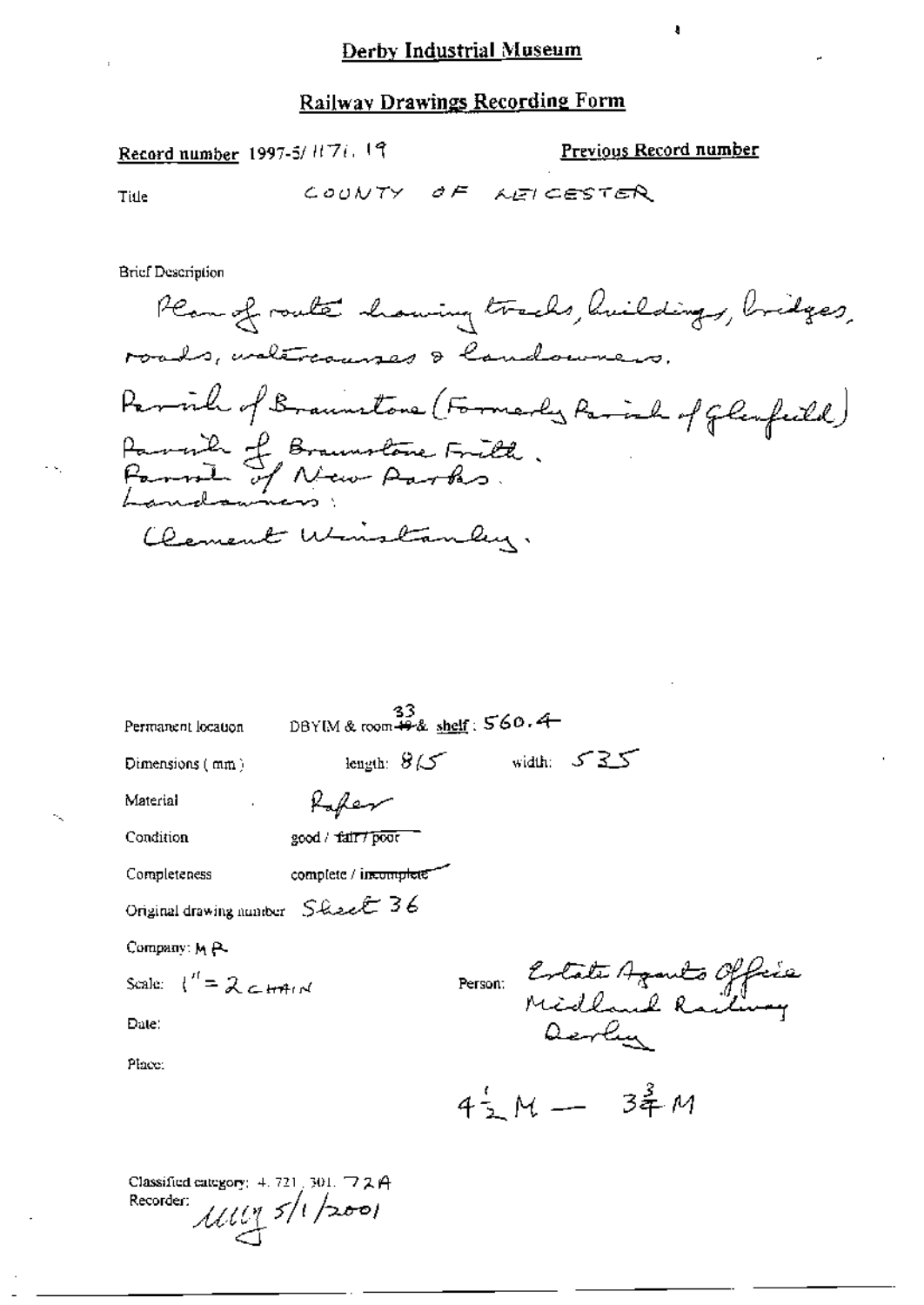Record number 1997-5/1171.20

Previous Record number

Title

 $\cdot - \cdot$ 

**Brief Description** 

| Permanent location                                                  | DBYIM & room $\frac{33}{46}$ & shelf: $560.4$ |                              |       |  |
|---------------------------------------------------------------------|-----------------------------------------------|------------------------------|-------|--|
| Dimensions (mm)                                                     | length: $8/5$                                 | width: $535$                 |       |  |
| Material                                                            | Kafeer                                        |                              |       |  |
| Condition                                                           | good / fair 7 poor                            |                              |       |  |
| Completeness                                                        | complete / incomplete                         |                              |       |  |
| Original drawing number S-heart 37                                  |                                               |                              |       |  |
| Company: M.P.                                                       |                                               |                              |       |  |
| Scale: $\binom{n^2}{n}$ $\geq$ $\geq$ $\mapsto$ $\mapsto$ $\mapsto$ |                                               | Purson: Estate Agents Office |       |  |
| Date:                                                               |                                               | Devlin                       |       |  |
| Place:                                                              |                                               |                              |       |  |
|                                                                     |                                               | 3年M --                       | - 3 M |  |
| Classified category: $4.721.301.72$ A<br>Rccorder:                  | 11111 5/1/2001                                |                              | t.    |  |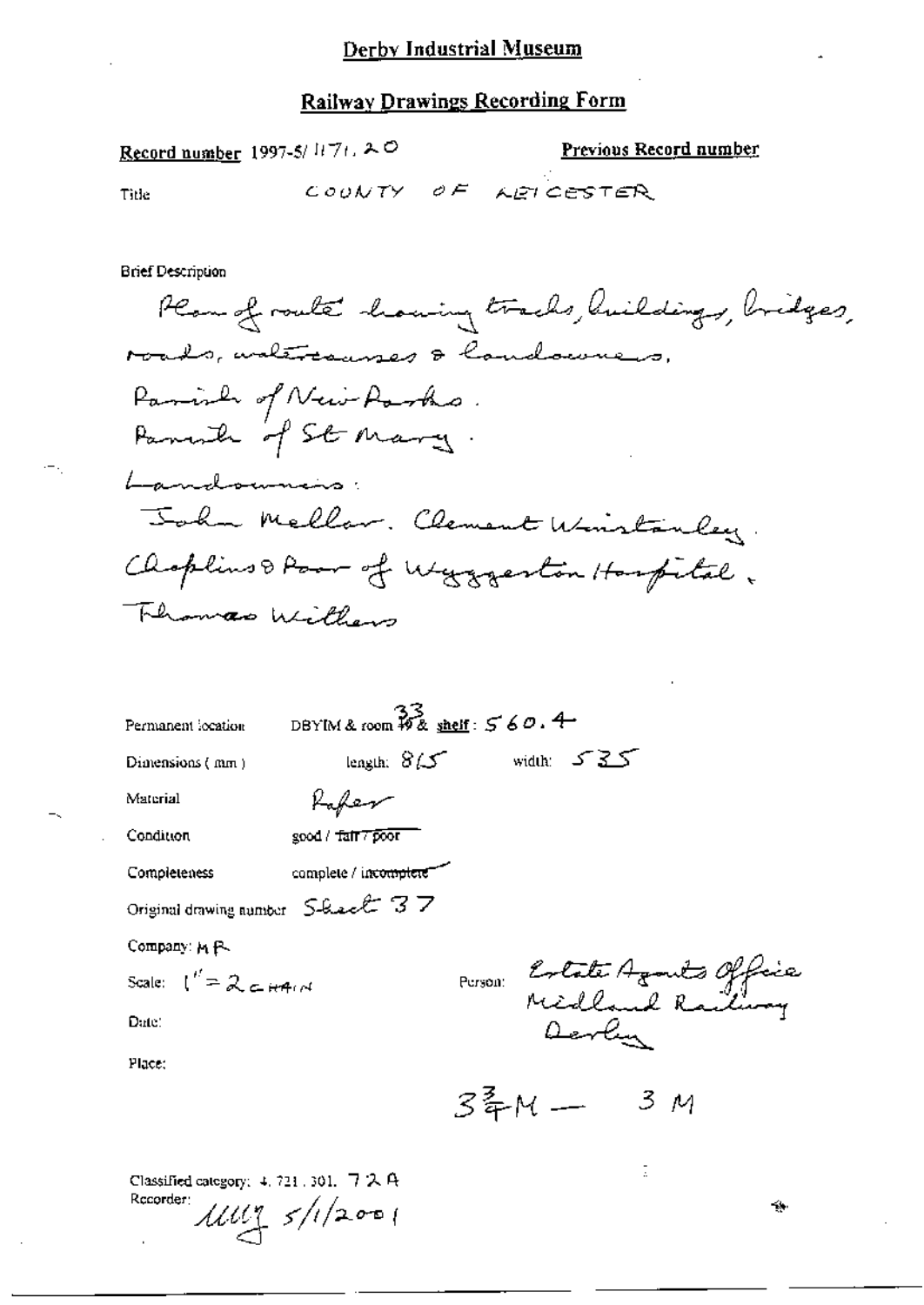Record number 1997-5/ H 71, 2.1

Previous Record number

Title

COUNTY OF LETCESTER

**Brief Description** 

Plan of route discurry tracks, huildings, bridges, roads, untercourses & landowners. Parish of St Marry. Landowners: Fleamas Pares. Choplins & Poor of Wyggeston Hospital. Thomas Withers. Joseph Harris Ann Stretton & Eliz Wilkinson

| Permanent location                                             | 33<br>DBYIM & room $\overline{\mathfrak{su}}\&$ shelf: $560.4$ - |                            |                              |
|----------------------------------------------------------------|------------------------------------------------------------------|----------------------------|------------------------------|
| Dimensions (mm)                                                |                                                                  | length: $8/5$ width: $525$ |                              |
| Material                                                       | Kafee                                                            |                            |                              |
| Condition                                                      | good / tarr poor                                                 |                            |                              |
| Completeness                                                   | complete / incomplete                                            |                            |                              |
| Original drawing number Sheet 33                               |                                                                  |                            |                              |
| Company: H P.                                                  |                                                                  |                            |                              |
| Scale: $\int_{0}^{\pi} = 2C \cos \theta$                       |                                                                  |                            | Person Estate Azants Officia |
| Date:                                                          |                                                                  | Oeve                       |                              |
| Place:                                                         |                                                                  |                            |                              |
|                                                                |                                                                  | $3 M - 22M$                |                              |
| Classified category: $4, 721, 301, 72$ A $\theta$<br>Recorder: | 111175/1/2001                                                    | 港                          |                              |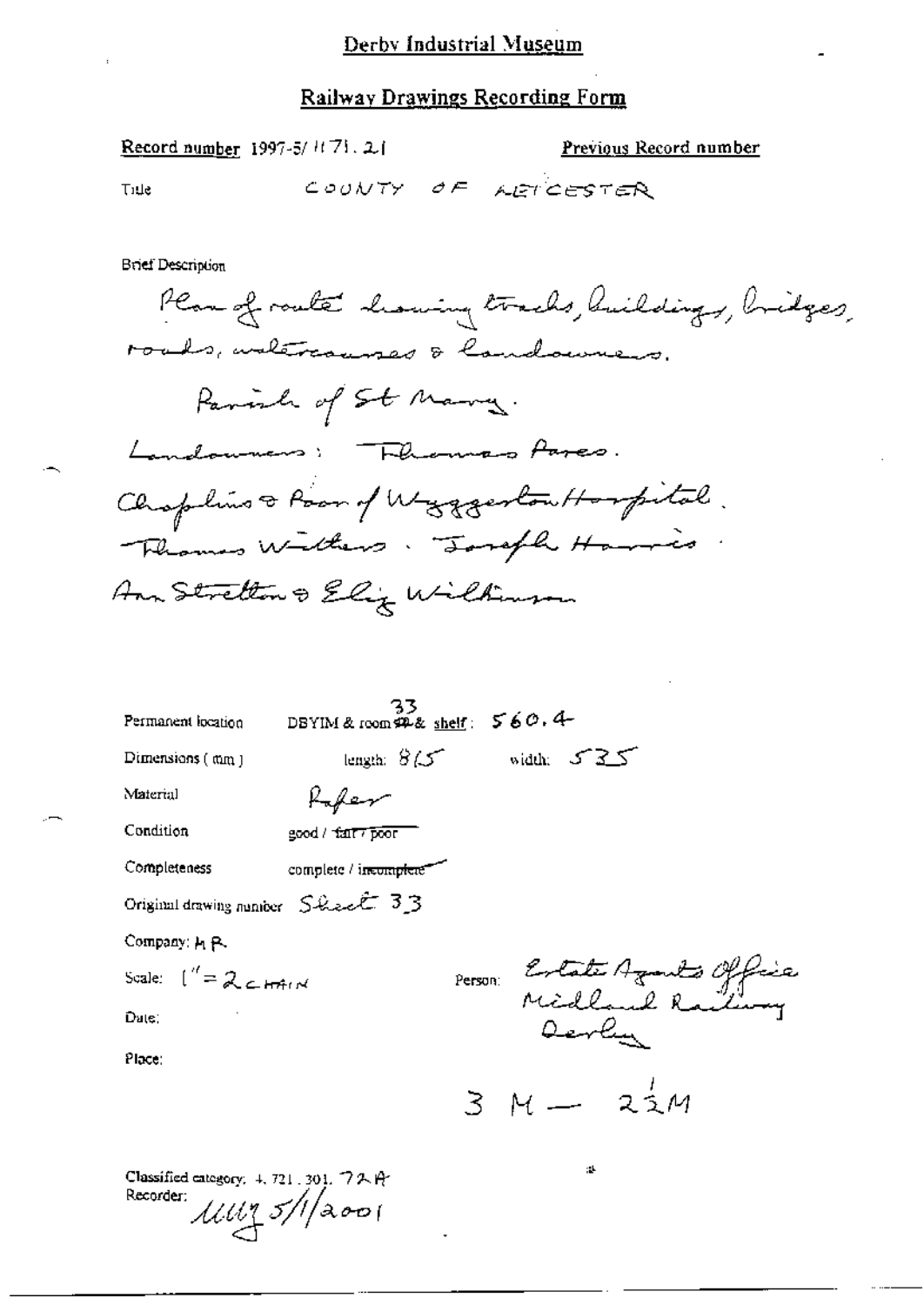Previous Record number

Record aumber 1997-5/1(7), 27-

| Title<br>COUNTY<br>οF<br><b>AEI CESTER</b>                                            |
|---------------------------------------------------------------------------------------|
| <b>Brief Description</b>                                                              |
| Plan of route chaning tracks, huildings, bridges,<br>roads, untercauses & landoumers. |
| Raminh of St Mary                                                                     |
| Landowners: Am Strellon & Elizabeth Welkenson.                                        |
| Eliz & John Abell.                                                                    |
| Deputies of the Freeman of Leccenter.                                                 |
| Leccenter Comparation                                                                 |
| Route crosses over GCRg, Rue Soor, by Gas Works,                                      |
| on Azlenbouchand.                                                                     |
| Permanent location<br>DBYIM&room毎&shelf:560.4-                                        |
| length: $8\sqrt{ }$<br>Dimensions $(mn)$<br>width: 535                                |
| Material<br>Rafen                                                                     |
| Condition<br>good / चंब्रोर / poor                                                    |
| Completeness<br>complete / incomplete                                                 |
| Original drawing number Sheet 39                                                      |
| Company: MR                                                                           |
| Scale: $\binom{n}{k} = 2$ class of                                                    |
| Person Estate Azanto Office<br>Midland Railway<br>Octure<br>Date:                     |
| Place:                                                                                |
| $2\frac{1}{2}M - \frac{1}{2}M$<br>بستر مسترسد مرز و                                   |

Classified category: 4, 721, 301, 7 2 ft Recorder  $11175/12001$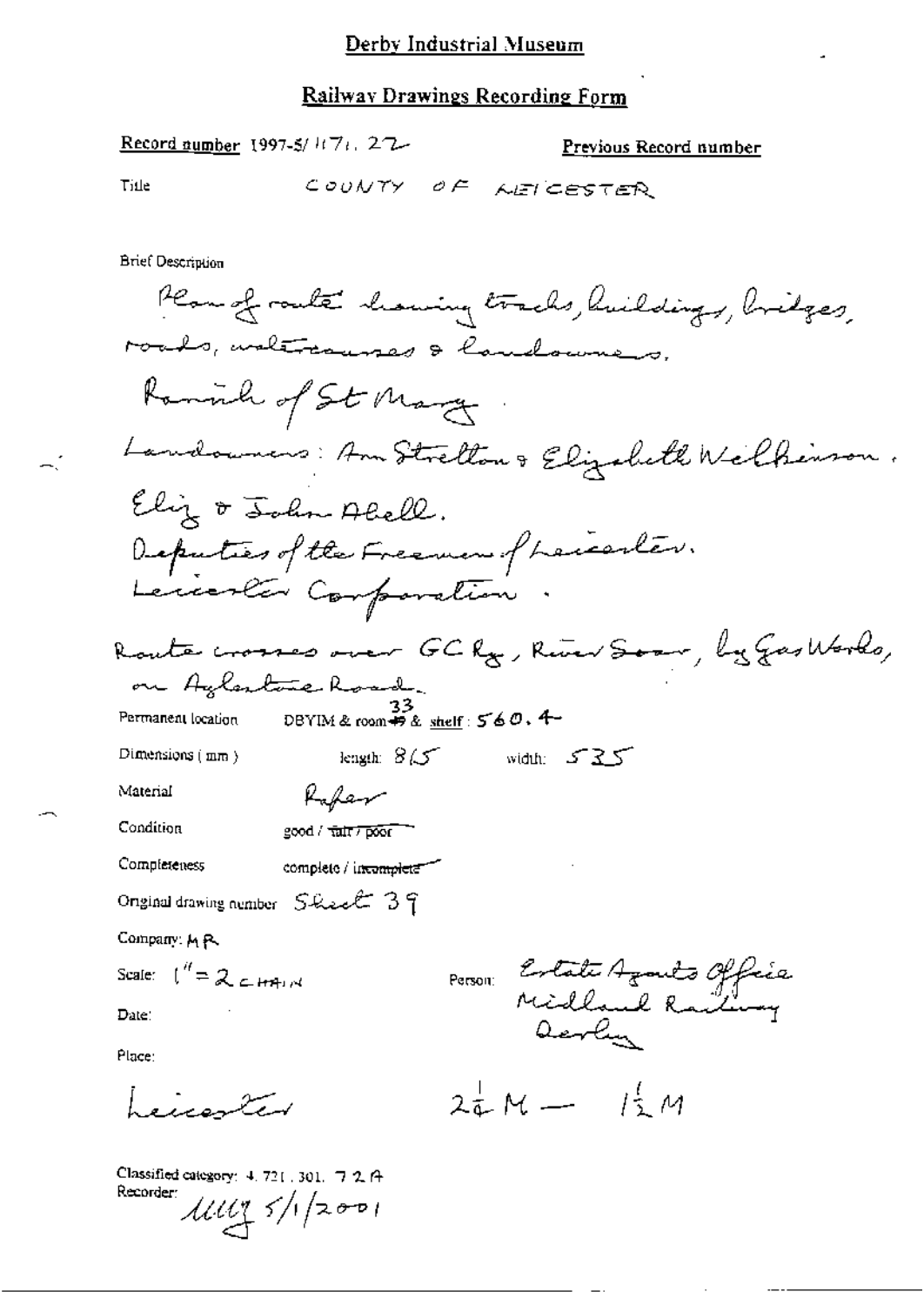Record number 1997-5/1171, 23

Previous Record number

Title

COUNTY OF NETCESTER

**Brief Description** 

Plan of route howing tracks, huildings, bridges, roads, watercauses & handowners. Ravish of Knighton. Pavish of St Mary Janction at Saffron Lane to Knighton South Jon Q to Knighton Navith Jan & Knighton Tunnal. handoumers: WT Miles, Rhiles Freeman ofherealer, Thirly, Toreph Johnson. Sir Edmund Cradock Hartopp Bart. Rev EH Cradock. Orsanktright. Knighten Jen Brich Works. The Allotteen under the Freeman of Leicenter. DBYIM & room  $\frac{32}{78}$  shelf:  $\frac{22}{78}$   $560.4$ Permanent location length:  $8/5$  width:  $535$ Dimensions (mm) Rafter Material good / tair / poor Condition complete / incomplete Completeness Original drawing number  $S$ -Lect  $+0$ Company: M P. Person: Estate Agants Office Scale:  $\binom{n}{k} = 2$  c  $n+1$ Date: Devly Place: Leicenter  $M \rightarrow$ М Knightin Classified category: 4, 721, 301,  $\mathcal{V} \mathcal{A} \mathcal{A}$ ,  $\mathcal{V} \mathcal{A} \mathcal{B}$ 

Recorder:  $\mu$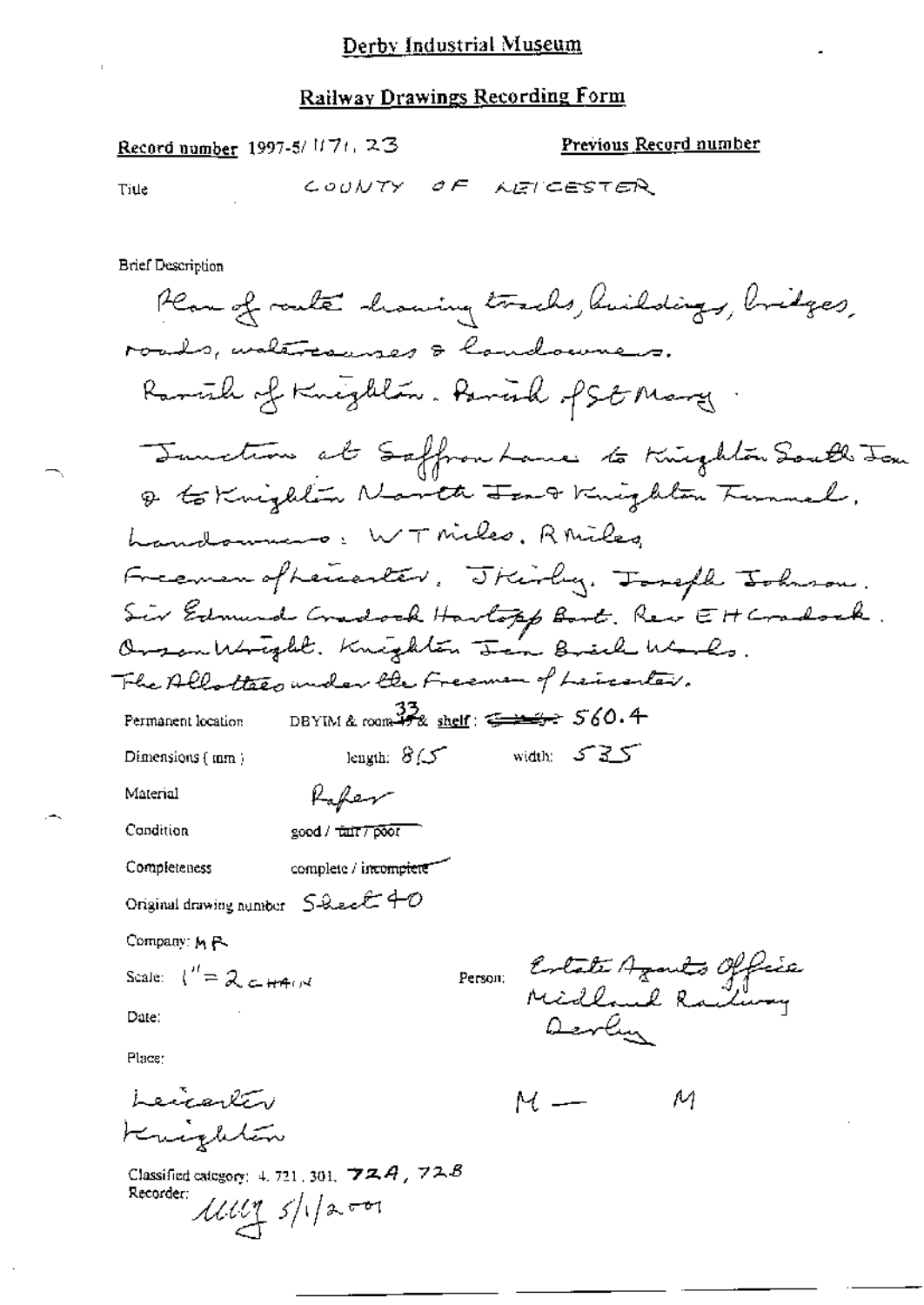# **Railway Drawings Recording Form**

| Record number $1997-5/25$ ,                                                | Previous Record number HRP132/287 |
|----------------------------------------------------------------------------|-----------------------------------|
| [Roll of 10 plans of proposed route from ]<br>Title<br>Desport to Knighton |                                   |
| <b>Brief Description</b><br>Country of Leicenter                           |                                   |
| Parink of defand, Parink of Ratters.                                       |                                   |
| Landamans:<br>T Arcor                                                      | Trastees of Ashley de la Zouch    |
| J Thompson                                                                 |                                   |
| Rev I Fry<br>H Chamberlam                                                  |                                   |
| Jgoodscre                                                                  |                                   |
| Rew R Chamberlain                                                          |                                   |
| Tranless of Barnes Chainty                                                 |                                   |
| DBYIM & room 49 & shelf: $68$<br>Permanent location                        |                                   |
| width: $345$<br>length: 750<br>Dimensions (mm)                             |                                   |
| Tracing popera for bire<br>Material                                        |                                   |
| Condition<br>good / fair / poor                                            |                                   |
| Completeness<br>complete / incomplete-                                     |                                   |
| 30.<br>Original drawing number 347                                         |                                   |
| Company: MR                                                                |                                   |
| Scale: $1^{\prime\prime} = 22$ continues<br>Person:                        |                                   |
| Date:                                                                      |                                   |
| Place:<br>Desford<br>IM 60CH - 2M 50CH                                     |                                   |
|                                                                            |                                   |
| Classified category: 4, 721, 301, $\bullet$<br>Recorder <i>lug</i> 24.0-97 |                                   |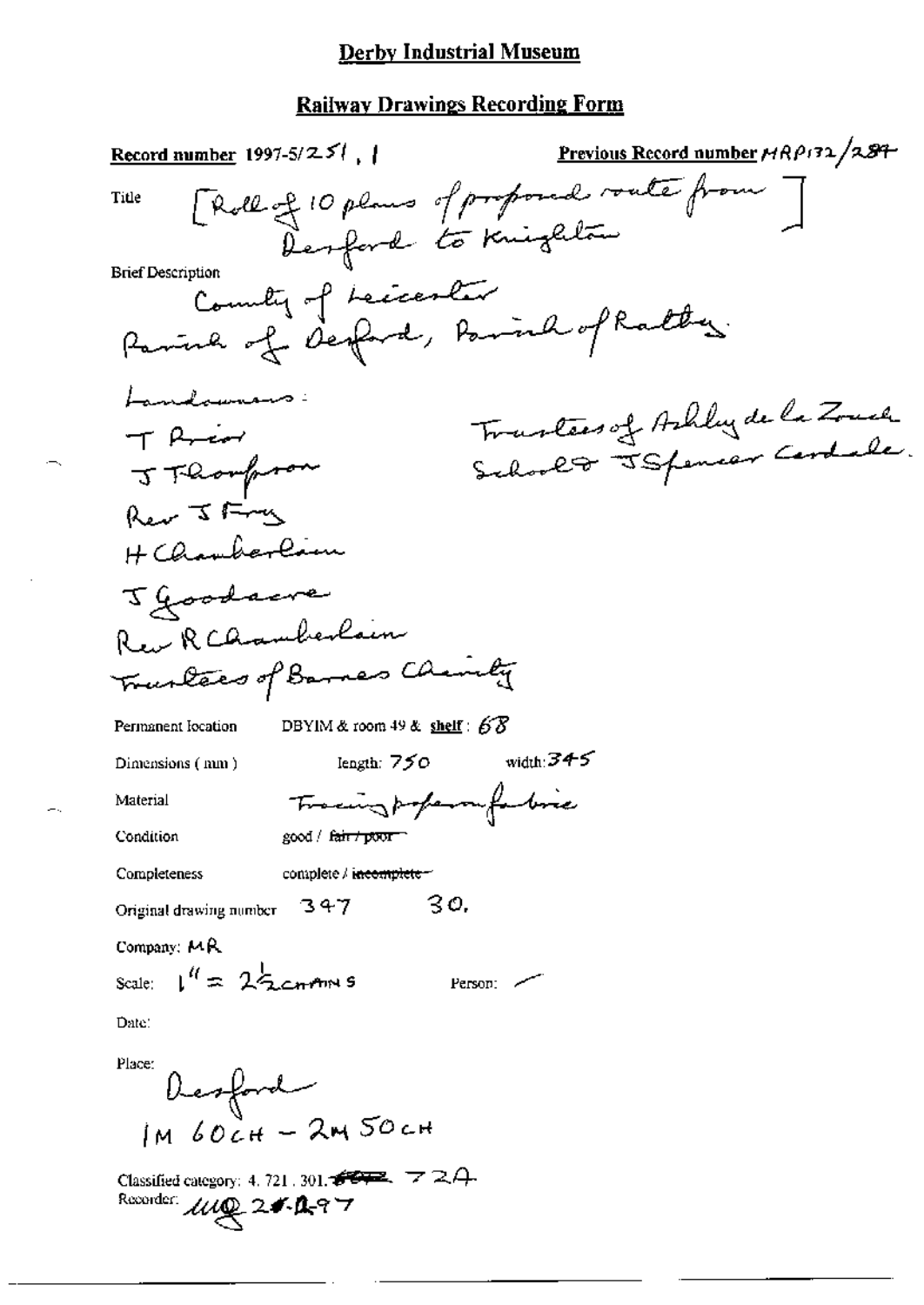# **Railway Drawings Recording Form**

 $\sim$   $\sim$ 

 $\sim$ 

| Previous Record number $M \wedge P$ (32/284)<br>Record number 1997-5/ $2 \leq 1.2$ |
|------------------------------------------------------------------------------------|
| Roll of 10 plans of proposad rate from ]<br><b>Title</b>                           |
|                                                                                    |
| <b>Brief Description</b>                                                           |
| County of Leicenter                                                                |
| Panul of Ratby                                                                     |
| ستستستسملمند                                                                       |
| Rev R Chamberlain                                                                  |
| BCheadle                                                                           |
| H Brown                                                                            |
| JBarford                                                                           |
| JBlahesley                                                                         |
| The Trustees of Ashlydela Zonal                                                    |
| School & I Spancar Cardele                                                         |
| DBYIM & room 49 & $\frac{\text{shell}}{365}$ : 6 $\beta$<br>Permanent location     |
| width: $345$<br>length: $480$<br>Dimensions (mm)                                   |
| Fracing profer on folice<br>Material                                               |
| Condition<br>good / fair. <del>poor</del>                                          |
| complete / incomplete<br>Completeness                                              |
| $-3($<br>Original drawing number                                                   |
| Company: MR                                                                        |
| Scale: $\int_{0}^{H}2\frac{1}{2}C H^{4}/NS$<br>Person:                             |
| Date:                                                                              |
| Place:<br>Theorford<br>2m50cH - 3M                                                 |
|                                                                                    |
| Classified category: 4, 721, 301, $\frac{27}{27}$ 7 $2$ $\rightarrow$              |
| Recorder:<br>41492.12.97                                                           |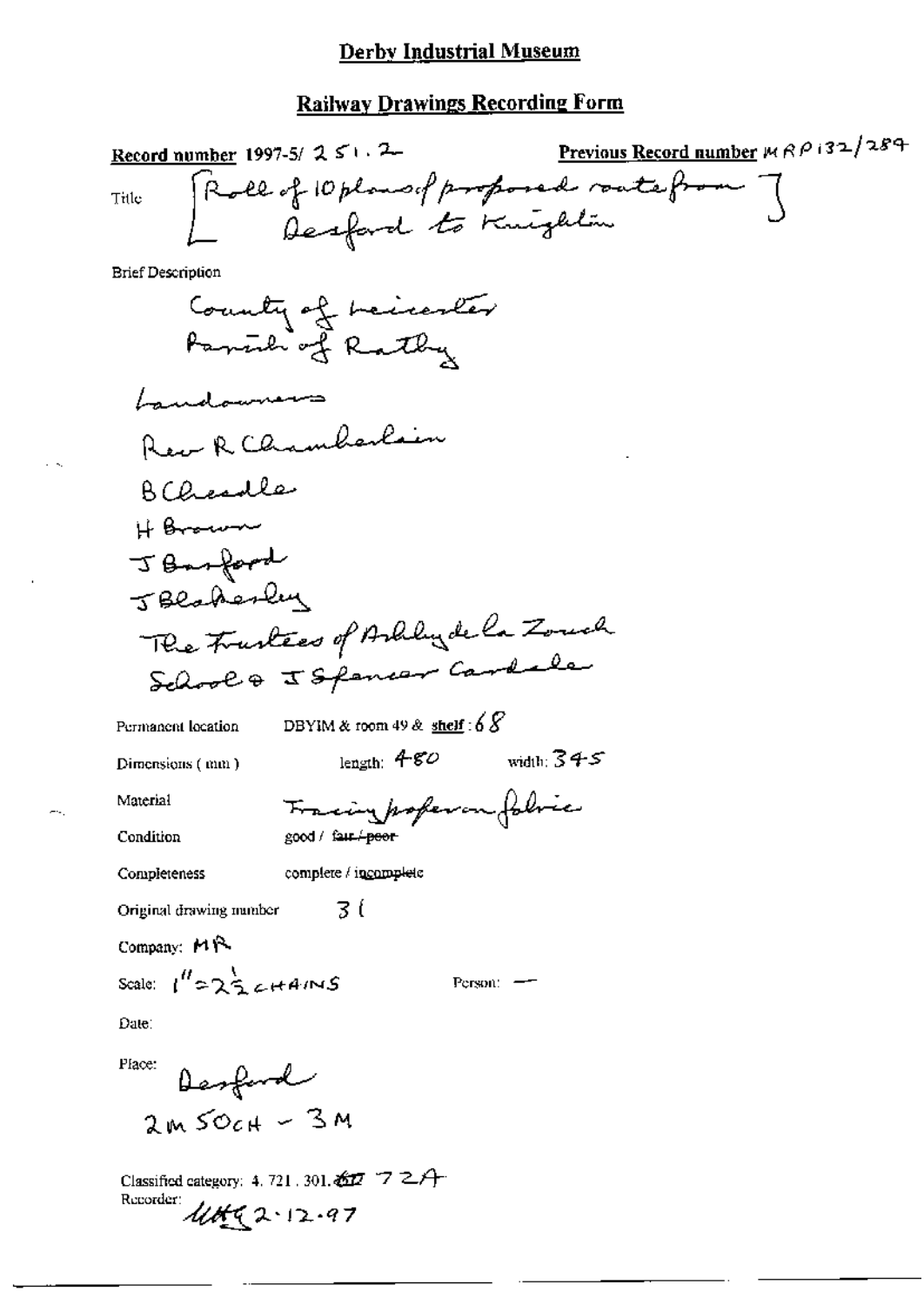## **Railway Drawings Recording Form**

| <b>Record number</b> 1997-5/2 $5$ (, 3)                                                                                                     | <u>Previous Record number</u> $M \wedge P$ 13 2 / 2 $S$ 4 |
|---------------------------------------------------------------------------------------------------------------------------------------------|-----------------------------------------------------------|
| Roll of 10 plans of proforced route from ]<br>Title                                                                                         |                                                           |
| <b>Brief Description</b>                                                                                                                    |                                                           |
| Parish of Ratty, Parish of Glanfield, Parish of                                                                                             |                                                           |
| Lamalounners:                                                                                                                               |                                                           |
| JBarfond                                                                                                                                    | J& Elizabeth Hames                                        |
| J Blakesly<br>M Linusonl                                                                                                                    |                                                           |
| Rev R Chamberlain                                                                                                                           |                                                           |
| B Chartle                                                                                                                                   |                                                           |
| H Brown                                                                                                                                     |                                                           |
| T Bunney                                                                                                                                    |                                                           |
| W Malts                                                                                                                                     |                                                           |
| Earl of Stamford & Warrington                                                                                                               |                                                           |
| DBYIM & room 49 & shelf: $68$<br>Permanent location                                                                                         |                                                           |
| width: $360$<br>length: $\mathcal{A}\phi\phi$<br>Dimensions (mm)                                                                            |                                                           |
| Tracing profer on follower<br>Material                                                                                                      |                                                           |
| Condition<br>$3000 + 13 + 1777$                                                                                                             |                                                           |
| Completeness<br>complete Lincomplete                                                                                                        |                                                           |
| Original drawing number<br>32                                                                                                               |                                                           |
| Company: $M_{\text{R}}$                                                                                                                     |                                                           |
| Scale: $1''$ = $2\frac{1}{2}$ c <i>HAINS</i><br>Person:                                                                                     |                                                           |
| Date:                                                                                                                                       |                                                           |
| Place:<br>Tuncture with tenester & Swamning Con                                                                                             |                                                           |
| $\frac{1}{2}$ $\frac{1}{2}$ $\frac{1}{2}$ $\frac{1}{2}$ $\frac{1}{2}$ $\frac{1}{2}$ $\frac{1}{2}$ $\frac{1}{2}$ $\frac{1}{2}$ $\frac{1}{2}$ |                                                           |
| Classified category: 4. 721, 301, $\cancel{\text{G2}}$ $\rightarrow$ 2.4<br>Recorder: $1000 - 200 - 97$                                     |                                                           |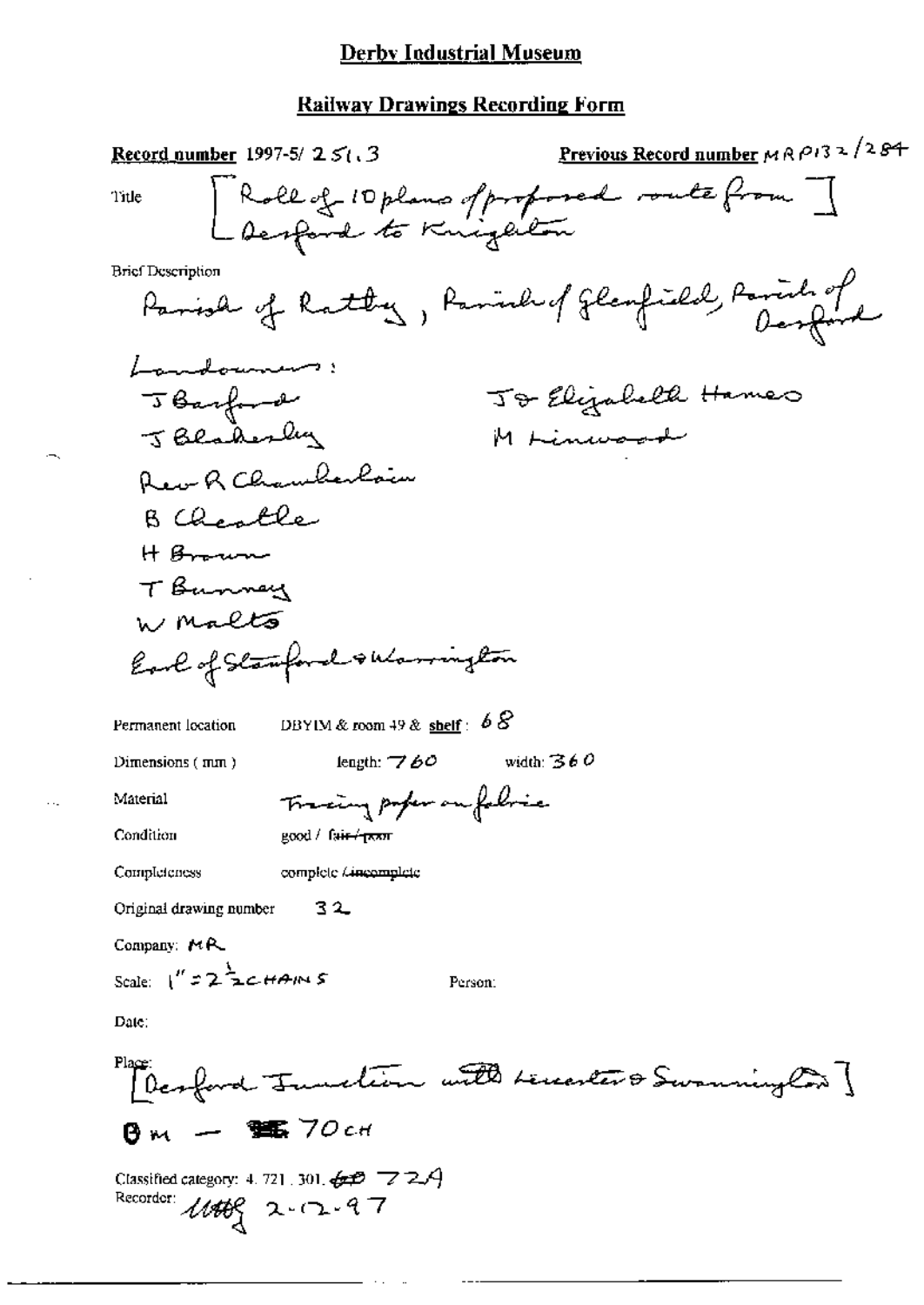### **Railway Drawings Recording Form**

| Record number 1997-5/ $251.4$                               | Previous Record number MRP132/284 |
|-------------------------------------------------------------|-----------------------------------|
| [ Roll of 10 plans of proposed route from ]<br>Title        |                                   |
| <b>Brief Description</b>                                    |                                   |
| Parish of Respond. Parish of Glaufield.                     |                                   |
| Landownans:                                                 |                                   |
| JBeskerley                                                  |                                   |
| W Moore                                                     |                                   |
| Jo Elizabeth Hanes                                          |                                   |
| M Linural                                                   |                                   |
| الامتسير الاقف                                              |                                   |
|                                                             |                                   |
|                                                             |                                   |
| DBYIM & room 49 & shelf: $65^{\circ}$<br>Permanent location |                                   |
| length: $\overline{7}$ 60<br>Dimensions (mm)                | width: $320$                      |
| Material<br>$\tau$                                          |                                   |

٢ Condition good / fair + p007 Completeness complete / incomplete" Original drawing number  $-33$ Company: MR Scale:  $1^4 = 2\frac{1}{2}$  chains Person: Date: Place:

Classified category: 4.721.301.  $\angle 9$   $\rightarrow$   $\angle$  A<br>Recorder:  $\angle 4$ 

 $70c# - 1m60c#$ 

 $\lambda = \lambda$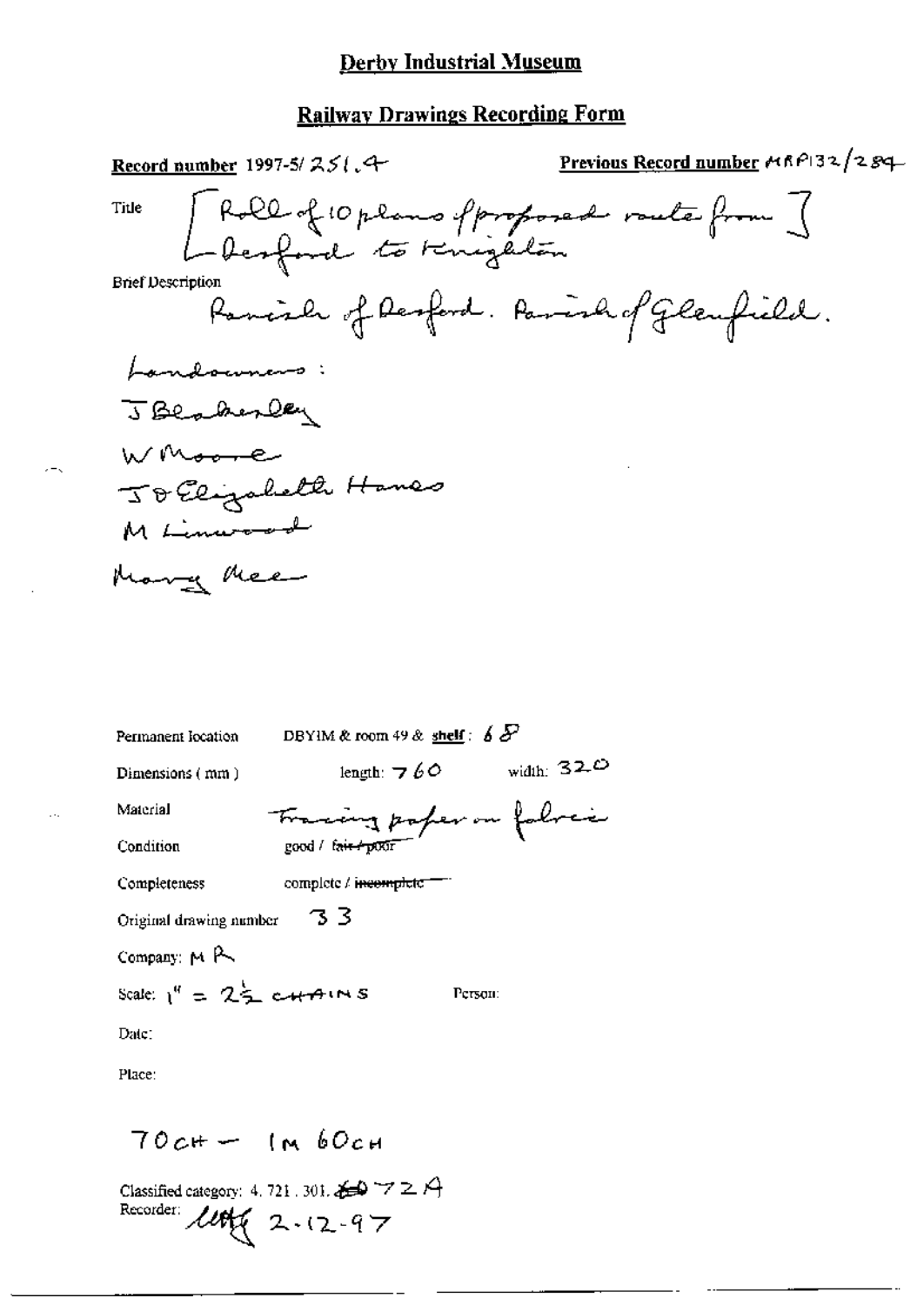**Railway Drawings Recording Form** 

Record number 1997-5/2  $51.5$ <u>Previous Record number</u>  $f(RP(32)/287)$ [Roll of 10 plans of proposed route from] Title **Brief Description** Parish of glanfield. Landounans: Mary Mee TO'Oyley J Goode W Marre CWinstanley H.M The Queen J Spencer Cardole DBYIM & room 49 & shelf:  $68$ Permanent location length:  $\neg \theta \geq$ width:  $335$ Dimensions (mm) Tracing poper on fabric Material Condition good / fair + poor Completeness complete / incomplete 34 Original drawing number Company:  $M R$ Scale:  $1'' = 25$  cattains 5 Person: Date: Place: Bonualton Station  $100cH - 2M5OcH$ Classified category: 4, 721, 301,  $\bigoplus$  72A Recorder units 2-12-87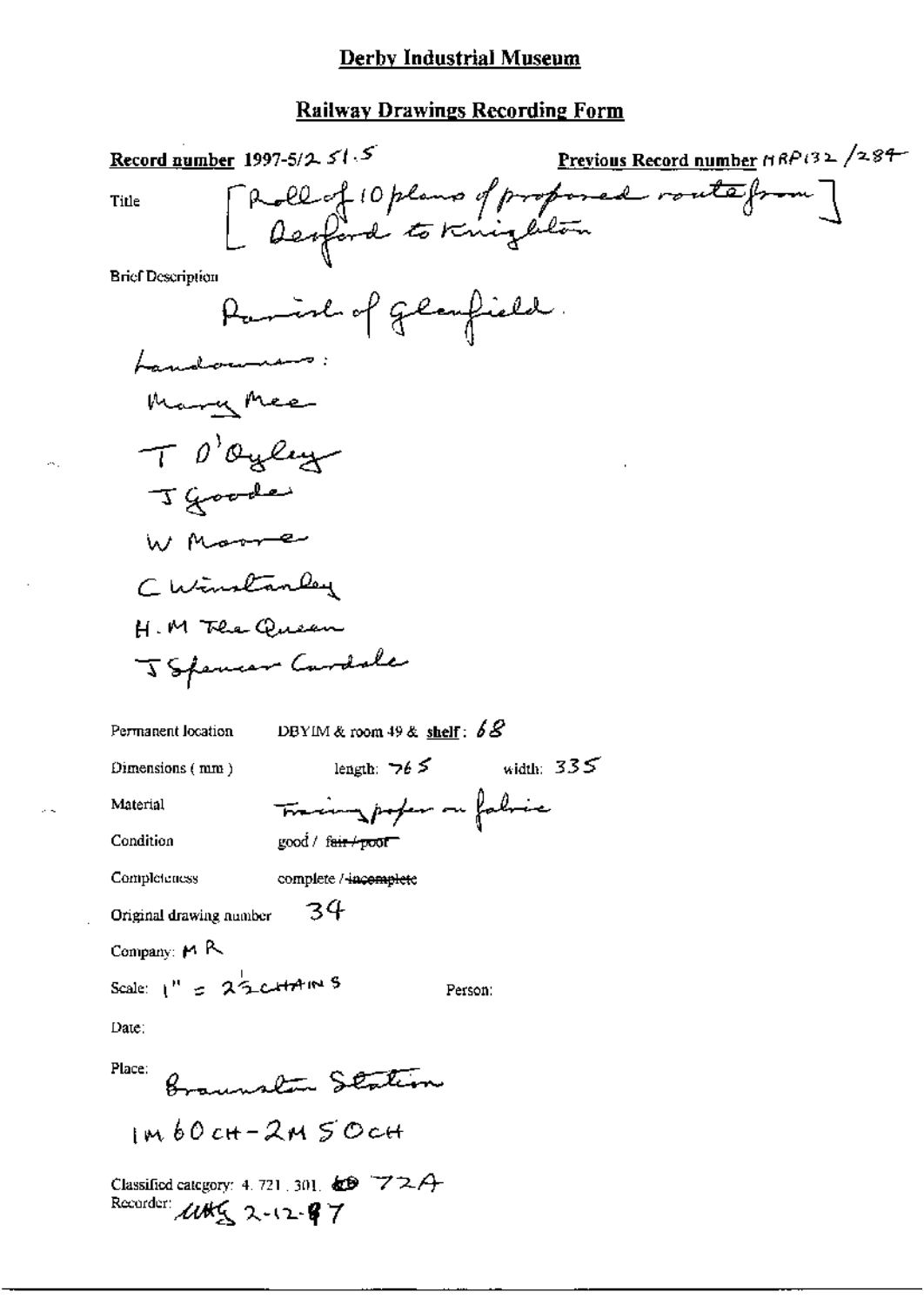### **Railway Drawings Recording Form**

| Record number $1997-5/256.6$      |                               | <b>Previous Record number</b> $A \wedge B$ (32/284-                    |
|-----------------------------------|-------------------------------|------------------------------------------------------------------------|
| Title<br><b>Brief Description</b> |                               | [Roll of 10 plans of proforced route from ]<br>[ Desford to remigation |
|                                   |                               | Parish of Glanfield, Leccenter Forest Estra.                           |
| Landouners:                       |                               |                                                                        |
| C Winstanley                      |                               |                                                                        |
|                                   | JSfancer Cardole              |                                                                        |
| Rev GWinstanley                   |                               |                                                                        |
|                                   | W Kenworthy Walker            |                                                                        |
|                                   |                               |                                                                        |
|                                   |                               |                                                                        |
|                                   |                               |                                                                        |
| Permanent location                | DBYIM & room 49 & shelf: $68$ |                                                                        |
| Dimensions (nm)                   | length: $760$                 | width: $340$                                                           |
| Material                          | maxing paperon fabric         |                                                                        |
| Condition                         | good / fair / poor            |                                                                        |
| Completeness                      | complete / incomplete         |                                                                        |
| Original drawing number           | 35                            |                                                                        |
| Company: $H R$                    |                               |                                                                        |

Scale:  $1^h = 2\frac{1}{2}$  chains

Person:

Date:

 $\sigma \equiv \sigma_{\rm e}$ 

 $\overline{\phantom{a}}$  .

Place:

 $2M50cH - 3M40cH$ 

Classified category: 4, 721, 301-6072A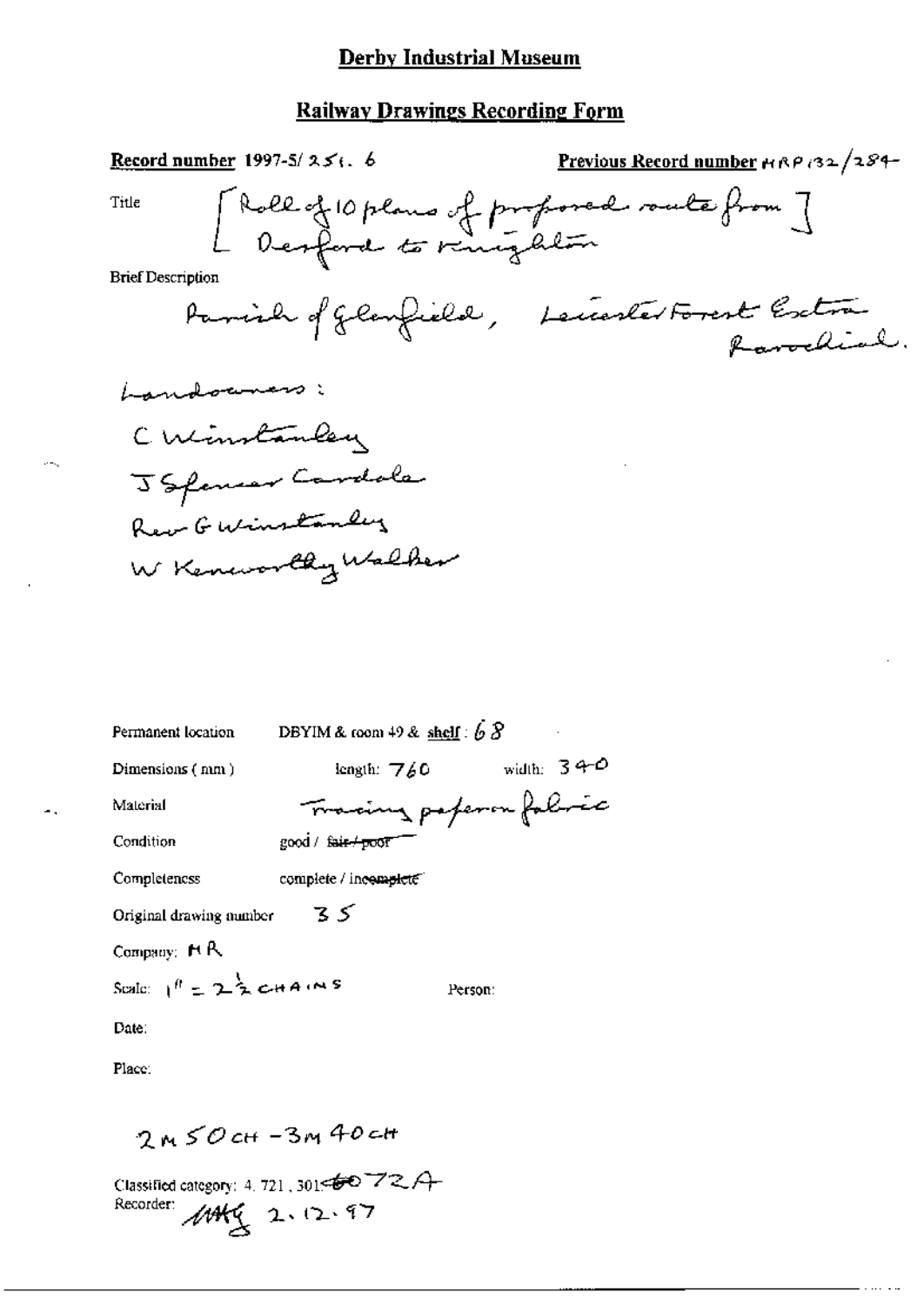#### **Railway Drawings Recording Form**

Previous Record number HRP 132/284 Record number 1997-5/251.7 [Roll of 10 plans of proposed route from ] Title **Brief Description** Parish of Glanfield, Parish of Saint-Mary Brounstone Fille Entre Parochial Maurbark Entre Parochial boundowners: C Winstanley The Plan Trung DBYIM & room 49 & shelf:  $68$ Permanent location length:  $755$  width: 340 Dimensions (mm) Francing profer in followic Material Condition good / fair <del>/ poor</del> Completeness complete / incomplete -Original drawing number  $36$ Company: MA Scale:  $t^h = 2\frac{1}{2}c_H\pi m$  s Person:

Date:

Place:

 $3m40cft - 4m30cft$ 

Classified category: 4, 721, 301,  $\overleftrightarrow{\bullet}$   $\overleftrightarrow{ }$   $\rightarrow$   $\rightarrow$   $\leftrightarrow$ Recorder Uttle 2.12.97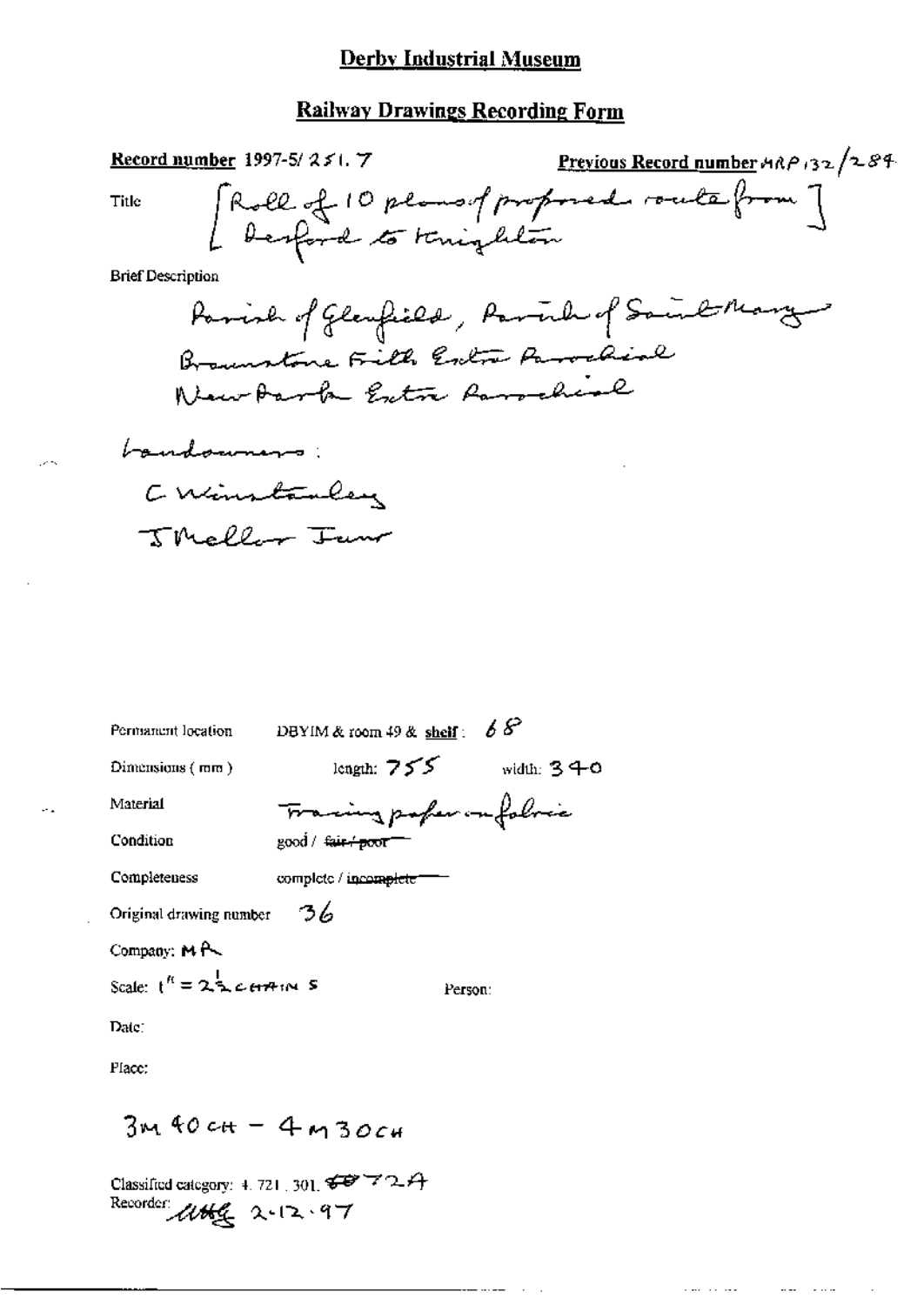### **Railway Drawings Recording Form**

| Record number 1997-5/ $251.8$                                        | Previous Record number HRP 132/284         |
|----------------------------------------------------------------------|--------------------------------------------|
| Title                                                                | [Roll of 10 plans of proposant route from] |
| <b>Brief Description</b><br>Farish of Saint Mary                     |                                            |
| Landormens                                                           |                                            |
| C. Winstanley<br>The Chaplains & Roor of the Harpital of Wm Wigstone |                                            |
| Elizabeth Karshaw                                                    |                                            |
| TMEllar                                                              |                                            |
| $H$ Advard<br>5H                                                     |                                            |
| TPares                                                               |                                            |
| R Miles                                                              |                                            |
| T Miles                                                              |                                            |
| DBYIM & room $49$ & shelf: $68$<br>Permanent location                |                                            |
| length: $760$ width: $325$<br>Dimensions (mm)                        |                                            |
| Fracing profer on fabric<br>Material                                 |                                            |
| good / fair+poor<br>Condition                                        |                                            |
| Completeness<br>complete / incomplete                                |                                            |
| Original drawing number $\overline{3}$                               |                                            |
| Company: MR                                                          |                                            |
| Scale: $1'' = 2\frac{1}{2}c$ HAM S<br>Person:                        |                                            |
| Date:                                                                |                                            |
| Place:                                                               |                                            |
| $4n30$ LH - $5n30$ CH                                                |                                            |

Classified category: 4.721.301.<del>60</del> 72A

ومعر

 $\bar{\psi}$  .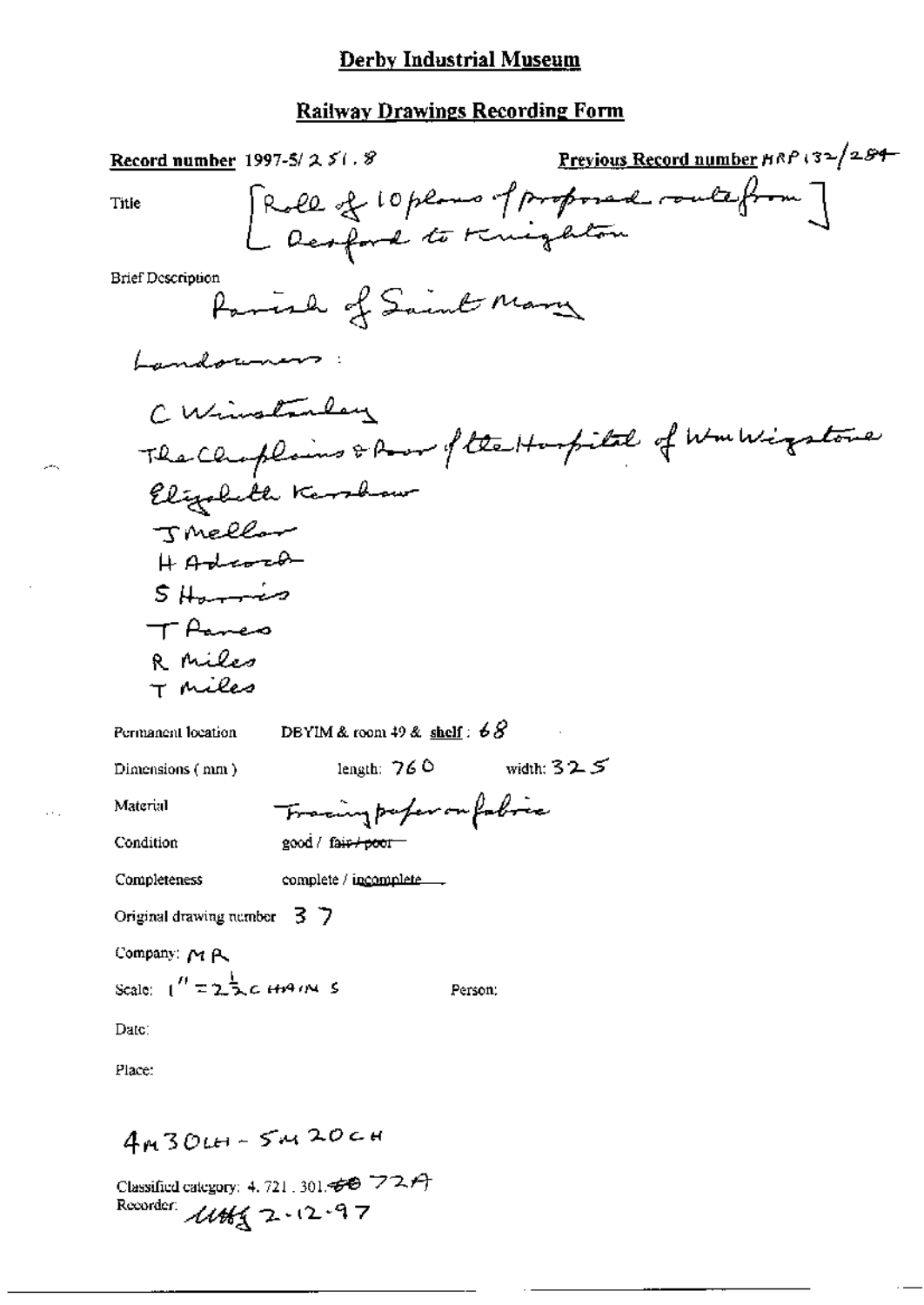## **Railway Drawings Recording Form**

| <u>Record number</u> 1997-5/ 2 5 l . 9                                        | Previous Record number 14 RP132 / 284 |
|-------------------------------------------------------------------------------|---------------------------------------|
| [Roll of 10 plans of proposed roate from ]<br>[ Desford to renighton<br>Title |                                       |
| <b>Brief Description</b><br>Parish of Saint Mary                              |                                       |
| Landonning:                                                                   |                                       |
| $S$ Harris<br>Elizabett Wilbium Or Ann Strelton                               |                                       |
| $7$ Alell<br>The Revident Freemen & Freemans Wedoup of the                    |                                       |
| Borough of Localter.<br>The Mayor, Alderman & Burgerses of the Borough        |                                       |
| of Leiserler                                                                  |                                       |
|                                                                               |                                       |

| Permanent location                                             | DBYIM & room 49 & shelf: $68$         |  |  |
|----------------------------------------------------------------|---------------------------------------|--|--|
| Dimensions (mm)                                                | length: $75^\circ$ width: $335^\circ$ |  |  |
| Material                                                       | Francing proper on followice          |  |  |
| Condition                                                      | good / fair / poor-                   |  |  |
| Completeness                                                   | complete / incomplete                 |  |  |
| 38<br>Original drawing number                                  |                                       |  |  |
| Company: $M R$                                                 |                                       |  |  |
| Scale: $1'' = 2\frac{1}{2}$ catains<br>Person:                 |                                       |  |  |
| Date:                                                          |                                       |  |  |
| Vesductorer UnionCoucl<br>Place:                               |                                       |  |  |
| $5m20cG$ 6M10 $cm$                                             |                                       |  |  |
| Classified category 4, 721, 301, $\bigstar 0$ $\bigcirc$ $72A$ |                                       |  |  |

Recorder  $1/2$ <br>Recorder  $2/3$ 

 $rac{1}{2}$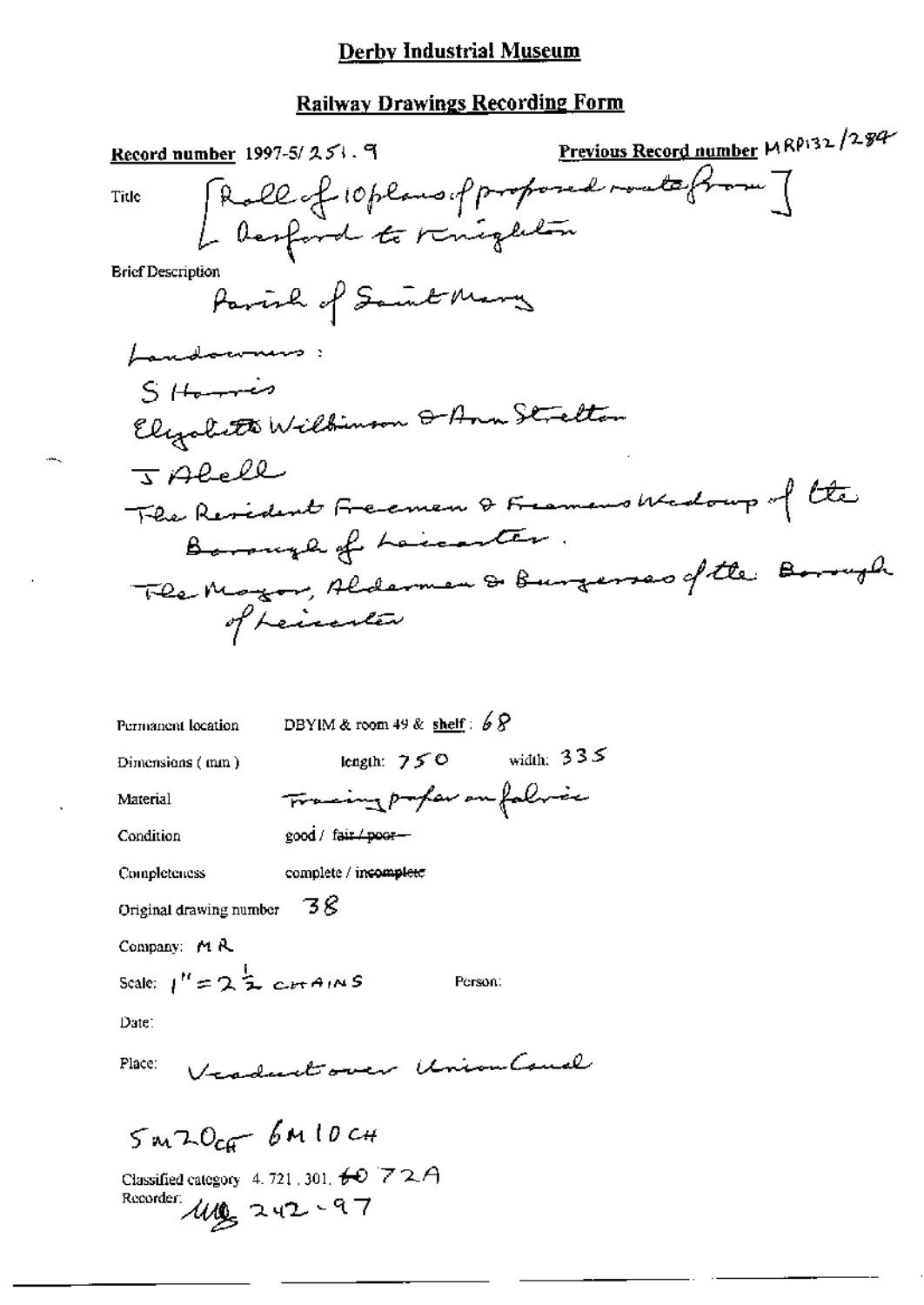## **Railway Drawings Recording Form**

| Record number 1997-5/251.10                                                  | Previous Record number MRP132/284 |
|------------------------------------------------------------------------------|-----------------------------------|
| [Roll of 10 plans of proposed route from ]<br>[desfarat to Knighton<br>Title |                                   |
| <b>Brief Description</b><br>Parish of Sol Mary, Parish of tringleton         |                                   |
| Londowners:                                                                  |                                   |
| The Resident Freeman & Freemans Widows of the                                |                                   |
| Borough of Lencorter.<br>The Mayor, Alderman & Burgerses of the Borough      |                                   |
| of Leicenter.                                                                |                                   |
| R Miles                                                                      |                                   |
| J Johnson                                                                    |                                   |
| Rev J Riddle                                                                 |                                   |
| DBYIM & room 49 & shelf: $68$<br>Permanent location                          |                                   |
| width: 485<br>length: $50$<br>Dimensions (mm)                                |                                   |
| Fracing properoufolise<br>Material                                           |                                   |
| good / fair + pour<br>Condition                                              |                                   |
| complete / incomplete<br><b>Completeness</b>                                 |                                   |
| 39<br>Original drawing number                                                |                                   |
| Company: MR                                                                  |                                   |
| Scale: $1^h = 2.5$ c et AINS<br>Person:                                      |                                   |
| Date:                                                                        |                                   |
| Place:                                                                       |                                   |
| $6010c_{H}$ - Knighton Jan $6950c_{H}$                                       |                                   |

Classified category 4.721.301.  $\overline{\bullet}$  72A

е,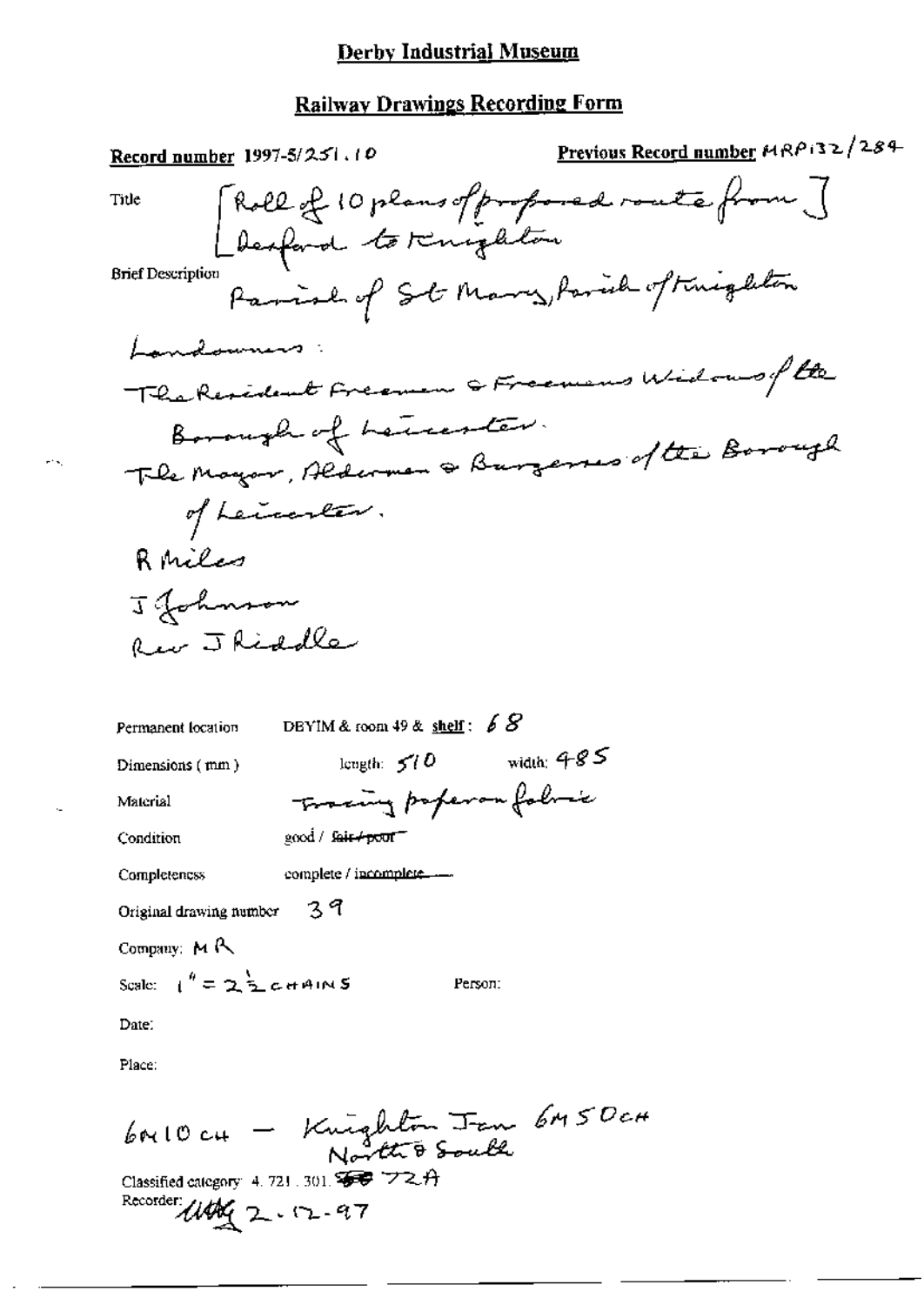### **Railway Drawings Recording Form**

### Record number 1997-5/155

# Previous Record number HRP 132/162

Title

KIRBY MUXLOE

**Brief Description** 



Permanent location

DBYIM & room 49 & shelf:  $62$ 

Dimensions (mm)

leagth:  $970$  width:  $665$ 

Material

Condition

Paperonfolice good / fair / poer-

complete / incomplete-

Completeness

 $260$ Original drawing number

Company:

Scale:  $1'' = 40$  FEET Person:  $FWJ$ 

Date:  $70NE$   $881$ 

Place:

Kirly Muscloe

Classified category: 4, 721, 301,  $\bigoplus$   $\sigma$ <sup>-</sup> $\triangleright$   $\top$ 2,  $\iota$  $\uparrow$ Recorder:  $445622 - 9 - 97$